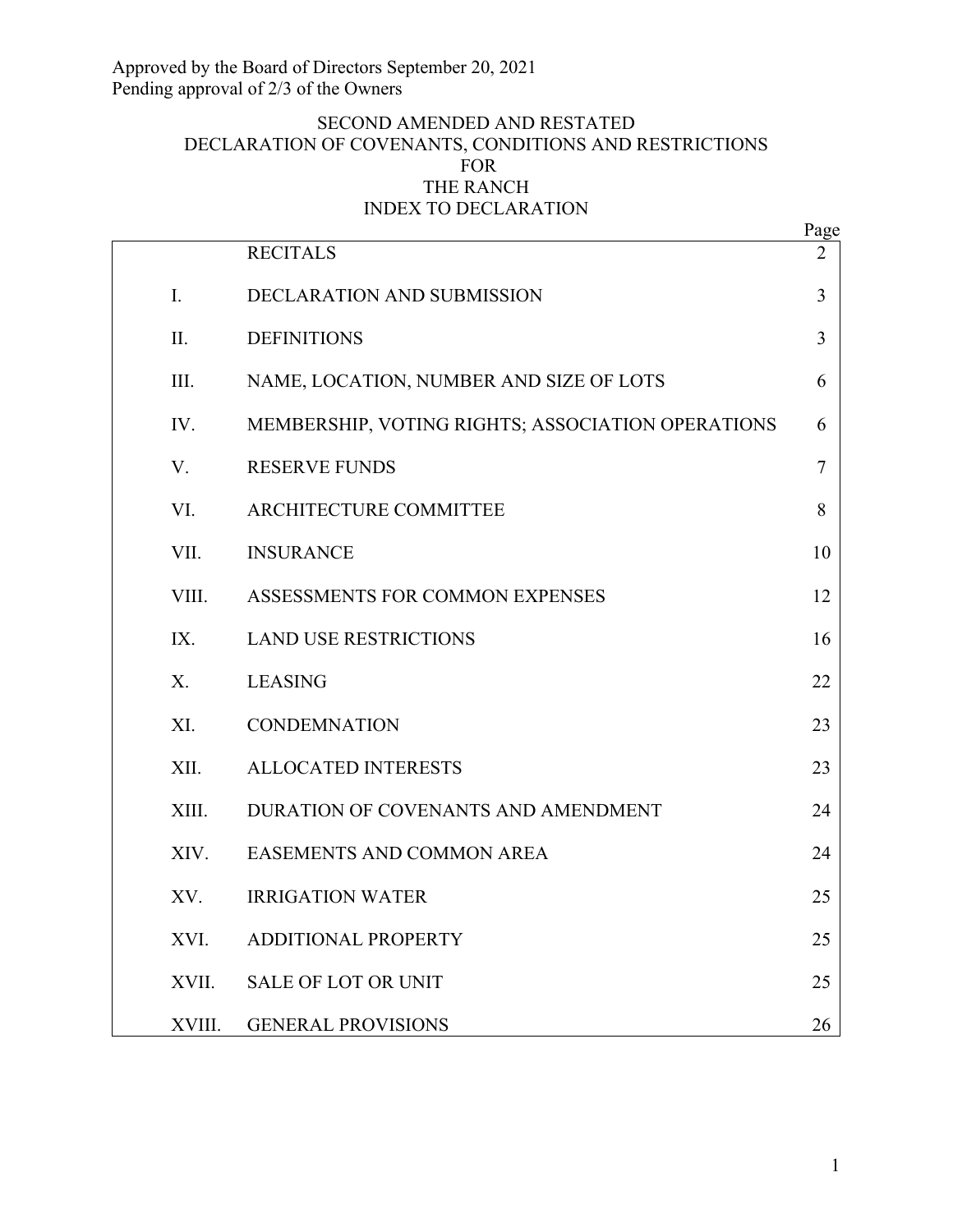# SECOND AMENDED AND RESTATED DECLARATION OF COVENANTS, CONDITIONS AND RESTRICTIONS FOR THE RANCH

THIS SECOND AMENDED AND RESTATED DECLARATION OF COVENANTS, CONDITIONS AND RESTRICTIONS FOR THE RANCH, La Plata County, Colorado, (this "Declaration") is made as of  $\qquad \qquad$  . 2021 by the undersigned persons, who are duly authorized to execute this document on behalf of The Ranch Property Owners Association (the "Association") a Colorado nonprofit corporation located in Durango, Colorado 81301.

# **RECITALS**

A. The owners of lots within the common interest community known as The Ranch desire to amend and restate that certain First Amendment to Amended and Restated Declaration of Covenants, Conditions and Restrictions For The Ranch recorded at Reception No. 1130767 on July 13, 2017 and those certain Amended and Restated Declaration of Covenants, Conditions, and Restrictions for The Ranch recorded May 16, 2012 at Reception No. 1046918, January 6, 2012 at Reception No. 1040918, recorded on June 8, 2006 at Reception No. 935450, and recorded on February 16, 2001 at Reception No. 800591 (collectively all of the foregoing amendments are referred to herein as the "Prior Declaration"). The Prior Declaration amended and terminated a number of declarations and covenants pertaining to different parcels of the property comprising The Ranch which are not referenced herein but which are identified in that certain second amendment to the covenants, conditions and restrictions for "The Ranch" recorded on March 7, 1991 at Reception No. 607484 (the "1991 Declaration").

B. Among other things, the purpose for amending and restating the Declaration is to (i) eliminate provisions which are no longer applicable; (ii) correct conflicting provisions; (iii) eliminate the design review criteria and procedures which have been moved and made a part of a separate instrument entitled The Ranch Property Owners Association Architectural Rules; (iv) eliminate provisions which are now contained in the Bylaws and Governance Policies and Procedures and (v) create additional provisions that bring the Association and its governing documents into compliance with changes in Colorado law governing the operation of common interest pursuant to the Colorado Common Interest Ownership Act as set forth in Colorado Revised Statutes §§ 38-33.3-101 et. seq. (the "Act").

C. This Declaration shall supersede and replace, in its entirety, the Prior Declaration (which includes all of the instruments described in paragraph A above) of record in the La Plata County real property records.

D. The Association desires to protect and maintain The Ranch as a residential area of high quality and value; to enhance and protect its desirability and attractiveness; and to provide for the enhancement of natural resources and the maintenance of the common access and utilities serving the community, pursuant to this Declaration.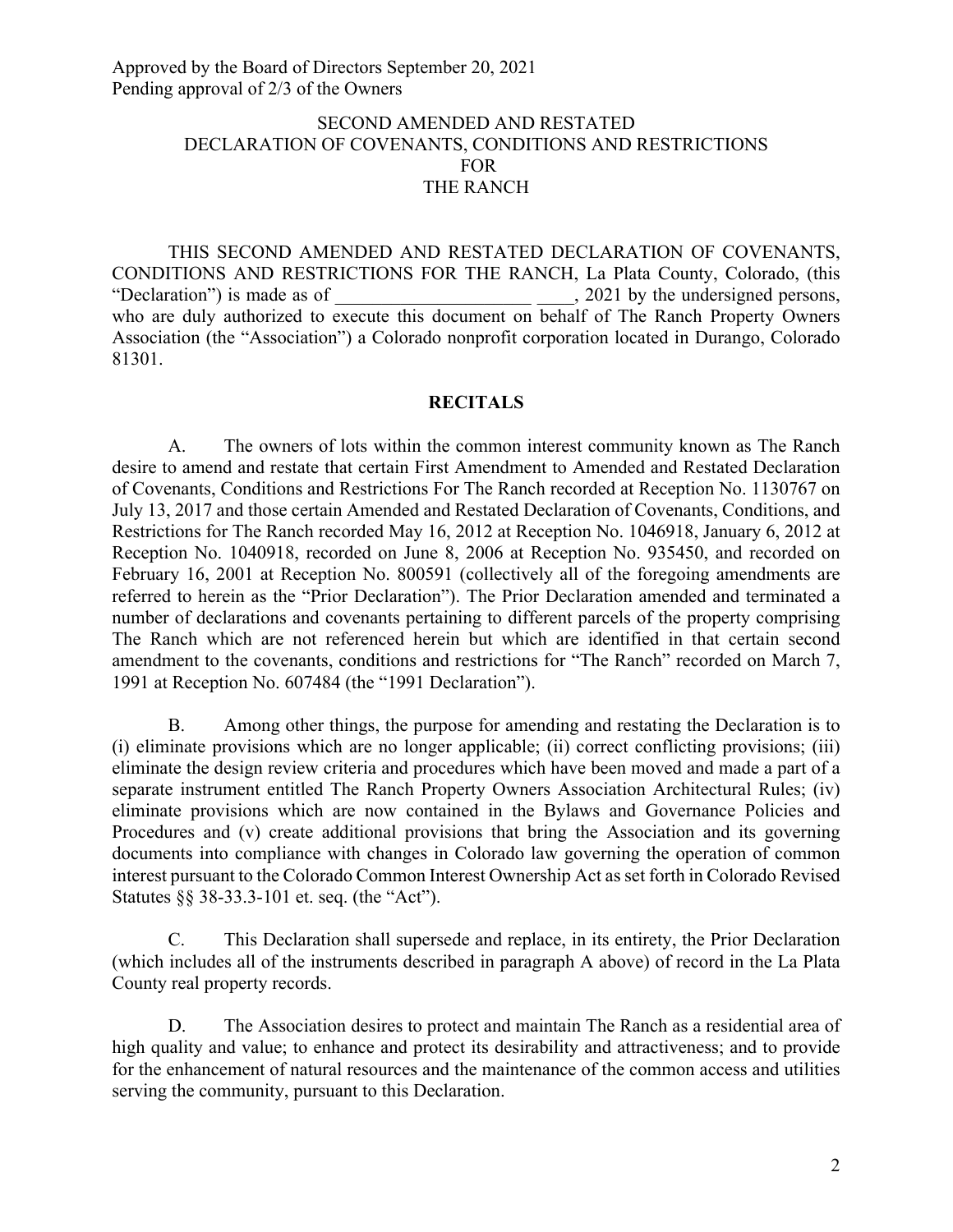E. The Owners, by no less than the affirmative vote of two-thirds of Owners of Lots within The Ranch, and pursuant to 38-33.3-217 of the Act, have approved and hereby adopt this Declaration.

#### **ARTICLE I DECLARATION AND SUBMISSION**

The real property described on Exhibit A attached hereto and incorporated herein (the "Property") shall be leased, held, sold, and conveyed subject to the following covenants, conditions, and restrictions, which are for the purpose of protecting the value and desirability of the common interest community, and which shall run with the land and be binding on all parties and heirs, successors, and assigns of parties having any right, title, or interest in all or any part of the Property. The Property identified herein is subject to the provisions of the Act.

### **ARTICLE II DEFINITIONS**

The following terms when used in this Declaration or any amendment or supplement hereto shall have the following meanings:

Section 2.1 "Act" means the Colorado Common Interest Ownership Act, C.R.S. §§ 38- 33.3-101, et seq., Colorado Revised Statutes, as it may be amended from time to time.

Section 2.2 "Additional Property" means the real property consisting of approximately 5.593 acres as described in that certain warranty deed recorded on December 17, 2007 at Reception No. 969351 in the office of the clerk and recorder for La Plata County and also described as Parcel No. 5597-023-05-052. The Additional Property may be added to the Declaration subject to the terms and conditions herein.

Section 2.3 "Allocated Interests" means a fraction or percentage of the Common Expenses of the Association and a portion of the votes in the Association allocated to each Lot in accordance with Article XII.

Section 2.4 "Architecture Committee" means the committee formed pursuant to Article VI of this Declaration for the purpose of maintaining the quality and architectural harmony of improvements and structures within The Ranch and for the purpose of reviewing and approving the design and construction of improvements or changes to lands within The Ranch.

Section 2.5 "Architectural Rules" means The Ranch Property Owners Association Architectural Rules dated July 15, 2019, as amended from time to time.

Section 2.6 "Articles" means the Articles of Incorporation for the Ranch Property Owners Association, Inc. filed with the Colorado Secretary of State, and any amendments made to those Articles from time to time.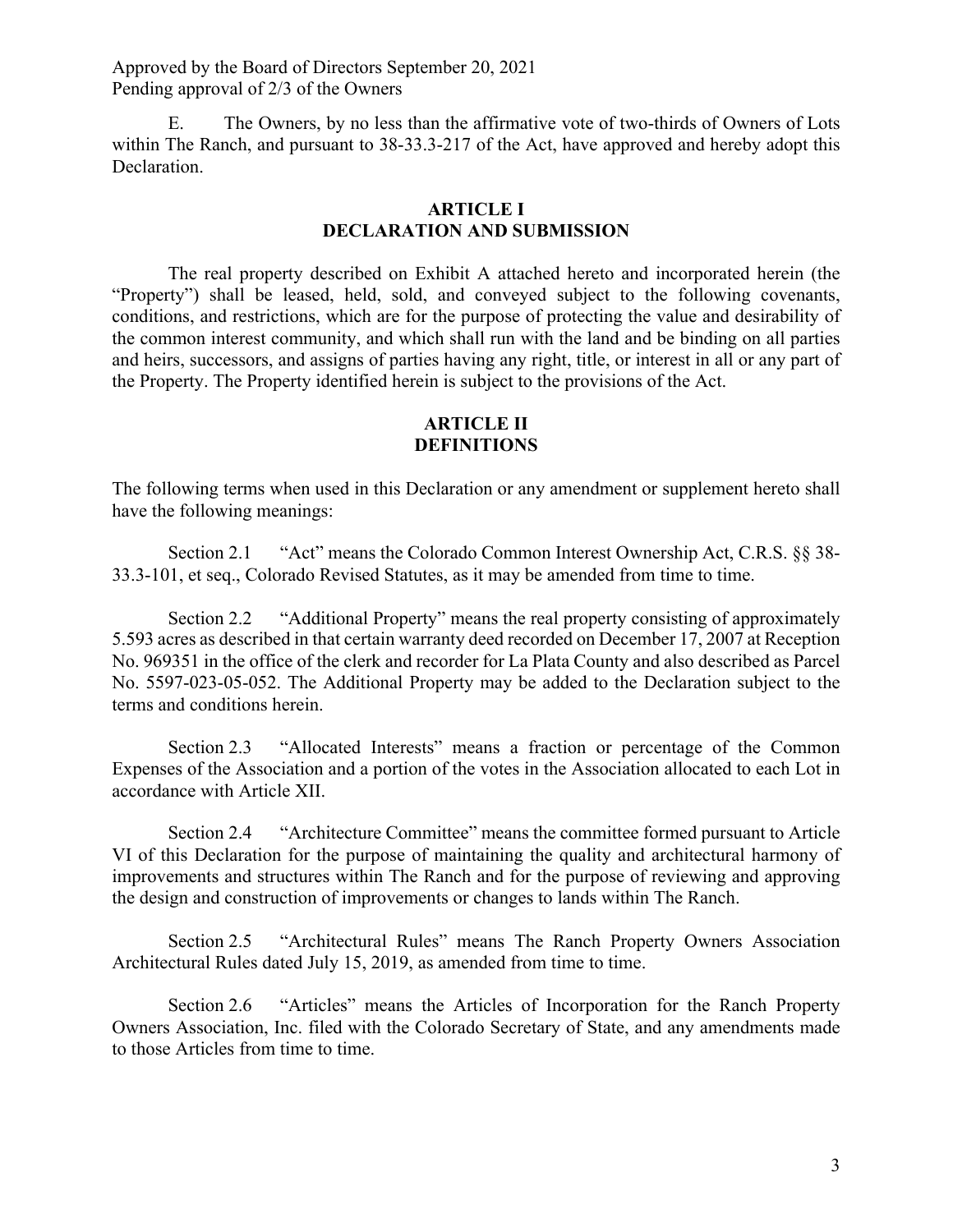Section 2.7 "Assessments" means the Annual, Special, and Default Assessments levied pursuant to Article VIII.

Section 2.8 "Association" means The Ranch Property Owners Association, Inc.

Section 2.9 "Association Documents" means this Declaration, the Articles of Incorporation, the Bylaws, the Architectural Rules, the Governance Policies and Procedures and any rules and regulations adopted by the Association pursuant to the authority granted in this Declaration.

Section 2.10 "Bylaws" means the Amended and Restated Bylaws as recorded at Reception No. 1120665 on November 14, 2016 adopted by the Association, as amended from time to time.

Section 2.11 "Common Elements" means all the real property and improvements thereon, in which the Association owns an interest for the common use and enjoyment of all of the Owners on a nonexclusive basis. Such interest may include, without limitation, the Open Space depicted on the Plats, the Roads and any other easements for ingress and egress, utility easements, common landscaping, entrance mailboxes, common fencing and signage and irrigation piping and facilities. The real property consisting of Open Space, greenbelts and common landscaping is sometimes referred to in this Declaration as "Common Area."

Section 2.12 "Common Expense" means (i) all expenses expressly declared to be common expenses by this Declaration, or the Bylaws of the Association; (ii) all expenses of administering, servicing, conserving, managing, maintaining, or repairing the Common Elements, including but not limited to: maintenance, repair and improvement and snow plow of the Roads, maintenance, repair and improvement of common landscaping, common fencing, spraying and eradication of weeds, fire mitigation, maintenance, repair and improvement of irrigation systems and maintenance and replacement of mailboxes and signage; (iii) insurance premiums for the insurance carried under Article IV; and (iv) all expenses lawfully determined to be common expenses by the Executive Board of the Association, including, but not limited to, administrative, legal, accounting, and any allocations to reserves.

Section 2.13 "Common Interest Community" means the planned community which is the subject of this Declaration, consisting of the Property and all of the improvements constructed on it and otherwise known as The Ranch.

Section 2.14 "Declarant" means the original developing entity, The Ranch Development Company, Inc. and its successors and assigns, as defined in § 103(12) of the Act. The period of Declarant Control as provided under the Act has expired and Declarant no longer owns any Lots within the Common Interest Community as of the date of this Declaration.

Section 2.15 "Declaration" means and refers to this Second Amended and Restated Declaration of Covenants, Conditions, and Restrictions for The Ranch, including any future amendments or supplements thereto.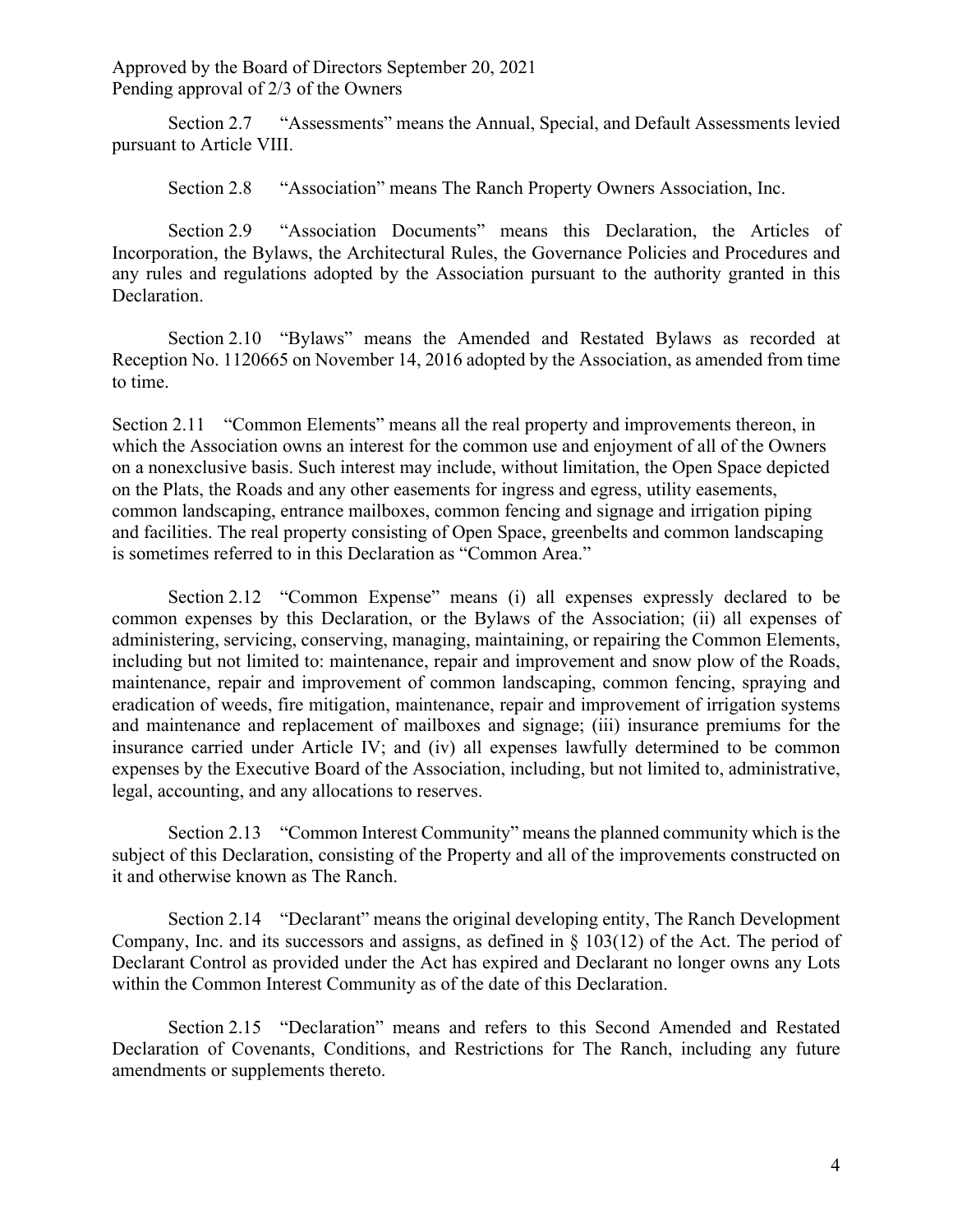Section 2.16 "Director" means a member of the Executive Board of the Association.

Section 2.17 "Executive Board" (also known as Board of Directors) means the governing body of the Association elected to perform the obligations of the Association relative to the operation, maintenance, and management of the Common Interest Community and all improvements on or within the Common Interest Community.

Section 2.18 "First Mortgage" means any Mortgage the priority of which is not subject to any monetary lien or encumbrance except liens for taxes or other liens that are given priority by statute; "First Mortgagee" means any person named as mortgagee in a First Mortgage.

Section 2.19 "Governance Policies and Procedures" means the Governance Policies and Procedures adopted by the Association March 10, 2015, as amended from time to time.

Section 2.20 "Improvements" means any construction, structure, equipment, fixture or facilities existing or to be constructed in the Common Interest Community, including but not limited to, buildings, fences, gates, trees and shrubbery planted by the Association, utility wires, pipes, meters and any water and irrigation facilities and equipment.

Section 2.21 "Lot" means a parcel of the real property which is designed for separate ownership or occupancy, the boundaries of which are shown on the Plat. For purposes of the Act, "Lot" shall have the same definition as the term "Unit" has under the Act. "Lot Owner" or "Owner" means any Person who owns a Lot by virtue of a fee simple deed. Lot Owner does not include a Person having only a security interest or any other interest in a Lot solely as security for an obligation. The boundaries of each Lot subject to this Declaration will be as shown in the Plats comprising the Property.

Section 2.22 "Member" means every person or entity that holds membership in the Association.

Section 2.23 "Mortgage" means any mortgage, deed of trust, or other document pledging any Lot or interest therein as security for payment of a debt or obligation. Mortgage is also defined as a Security Interest under the Act. "Mortgagee" means any person named as a mortgagee or beneficiary in any Mortgage, or any successor to the interest of any such person under such Mortgage.

Section 2.24 "Person" means an individual, corporation, trust, partnership, limited liability company, association, joint venture, government, government subdivision or agency or other legal or commercial entity.

Section 2.25 "Plat" or "Plats" means the land survey plats that have been filed in the Office of the Clerk and Recorder of La Plata County, which plats are identified in the legal description of the Property in Exhibit A.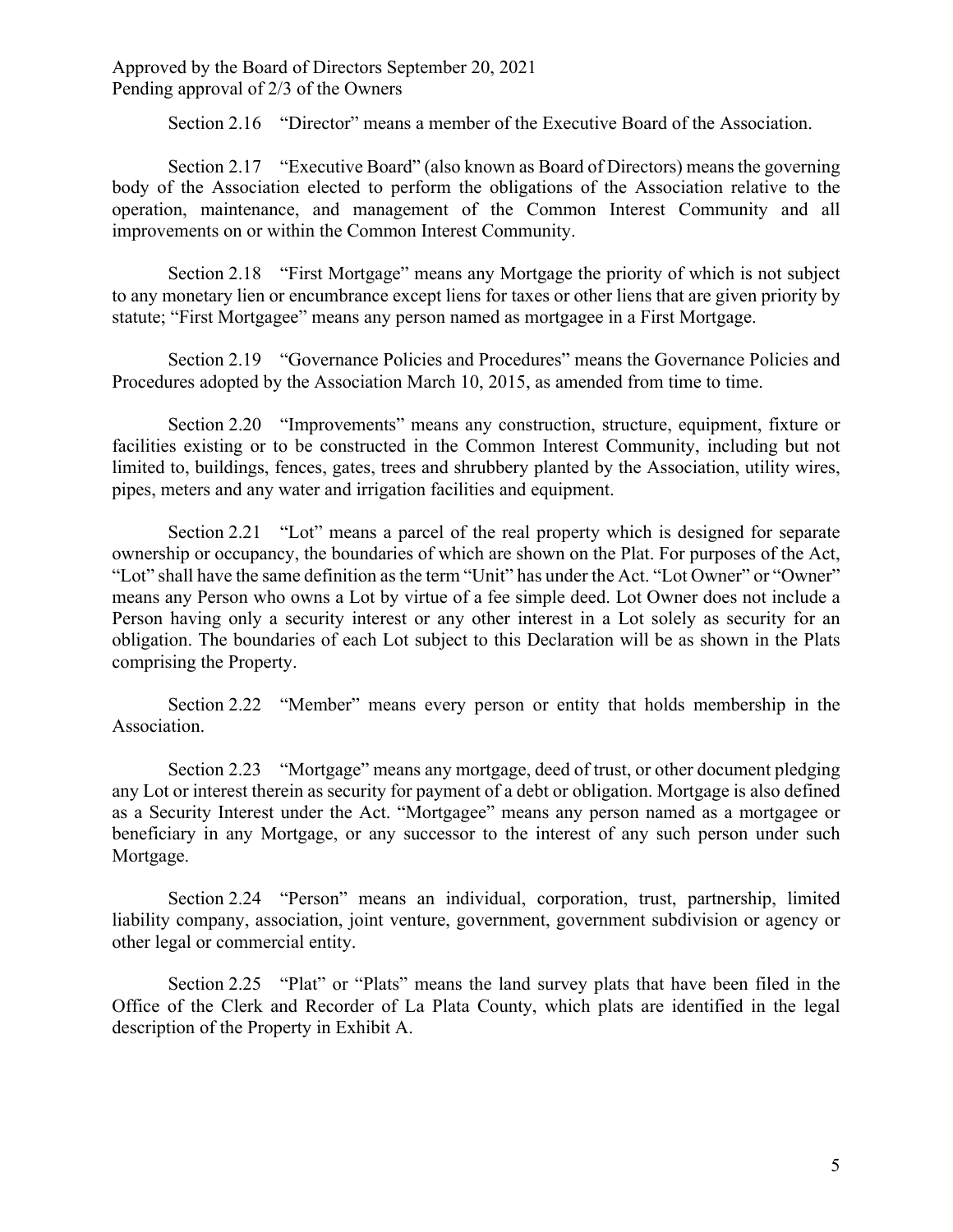Section 2.26 "Roads" means those access roads and ingress and egress easements, including such improvements as bridges, culverts, and like, which provide general access to The Ranch and its Lots as shown more particularly on the Plats.

Section 2.27 "Rules and Regulations" means those rules and regulations adopted, amended or repealed by the Executive Board, from time to time, for The Ranch.

Each capitalized term not otherwise defined in this Declaration or in the Plat shall have the same meanings specified or used in the Act.

## **ARTICLE III NAME, LOCATION, NUMBER AND SIZE OF LOTS**

Section 3.1 Name. The name of the common interest community is The Ranch.

Section 3.2 Description. The entire Common Interest Community is situated in the County of La Plata, State of Colorado, is located on the Property, and is a planned community as defined in the Act.

Section 3.3 Association. The name of the association is The Ranch Property Owners Association, Inc. The Association is organized under the laws of the State of Colorado as a nonprofit corporation with the purpose of exercising the functions as herein set forth.

Section 3.4 Number of Lots. The number of Lots in The Ranch at the time of recordation of this Declaration is 107.

#### **ARTICLE IV**

# **MEMBERSHIP, VOTING RIGHTS; ASSOCIATION OPERATIONS**

Section 4.1 Membership in Association. Every Owner of a Lot shall be a Member of the Association. Membership shall be appurtenant to and may not be separated from ownership of any Lot. An Owner shall not transfer, pledge or alienate his membership in the Association in any way, except upon the sale or encumbrance of his Lot and then only to the purchaser or Mortgagee of his Lot.

Section 4.2 Voting. The Association shall have one class of voting membership, which shall consist of all Owners. Each member is allocated one vote per each Lot owned by that member as described in Article XII. When more than one Person holds an interest in any Lot, all such Persons shall be Members; however, the vote for such Lot shall be exercised by one individual Person or alternative Person appointed by proxy in accordance with the Bylaws. In the absence of a proxy, the vote allocated to the Lot shall be suspended in the event more than one Person or entity seeks to exercise the right to vote on any one matter. Any Owner of a Lot that is leased may assign his voting right to the tenant, provided that a copy of a proxy appointing the tenant is furnished to the Secretary of the Association prior to any meeting in which the tenant exercises the voting right. In no event shall more than one vote be cast with respect to any one Lot.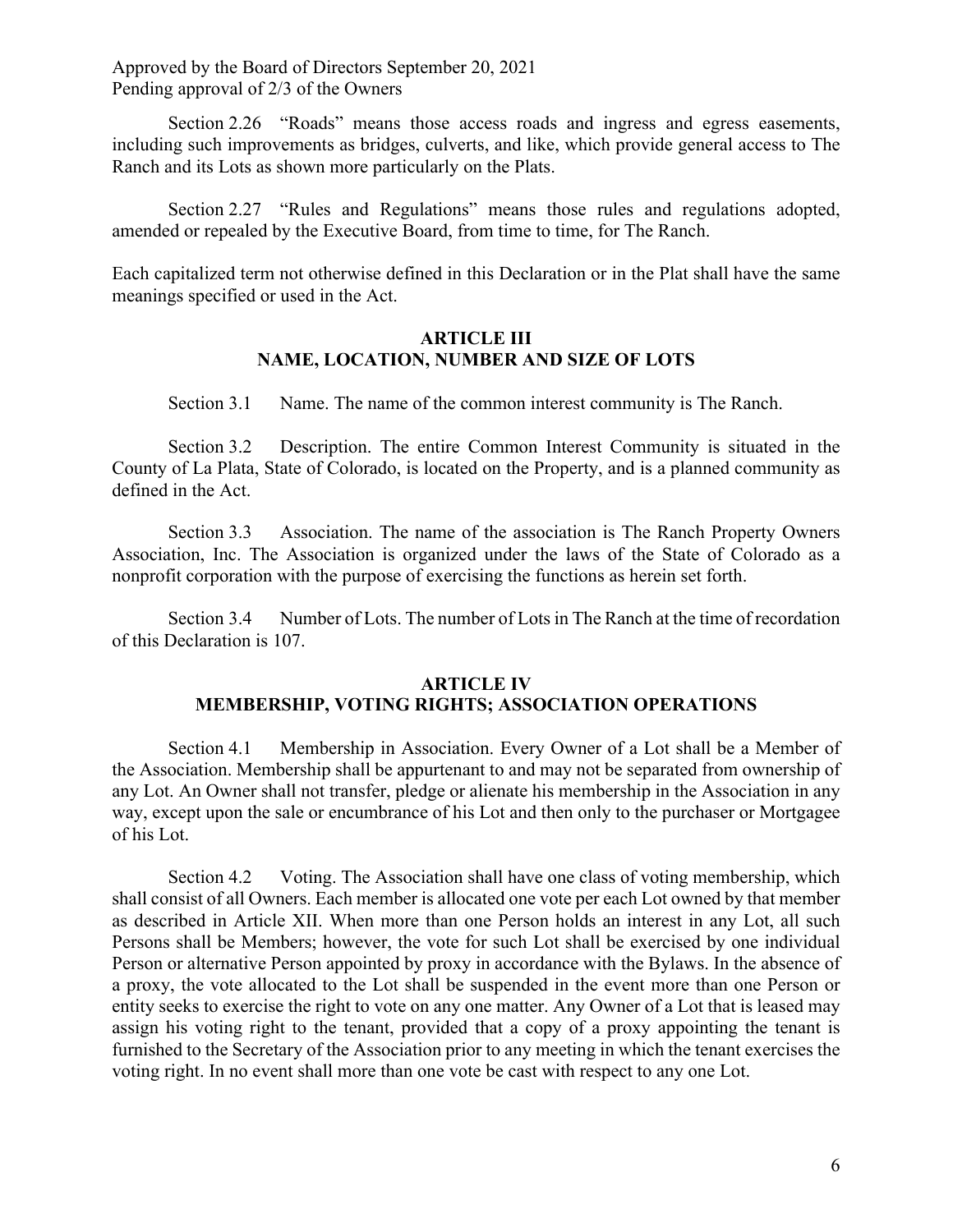Section 4.3 Books and Records. In accordance with its Governance Policy for Inspection of Records, the Association shall make available for inspection to Owners and to Mortgagees, current copies of the Association Documents, the books, records, and financial statements of the Association, and minutes of Executive Board and committee meetings. The Association may charge a reasonable fee for copying such materials. The Association shall maintain such books and records as may be required under the Act or by other applicable law.

Section 4.4 Manager. The Association may employ or contract for the services of a manager to whom the Executive Board may delegate certain powers, functions, or duties of the Association, as provided in the Bylaws of the Association.

Section 4.5 Powers of the Association and Implied Rights and Obligations. The Association, through its Executive Board, shall have the power to exercise, to the fullest extent, any powers conferred by this Declaration, Section 2.2 of the Bylaws, or the Act. The Association may exercise any right or privilege expressly granted to the Association in the Association Documents, and every other right or privilege reasonably implied from the existence of any right or privilege given to the Association under the Association Documents or reasonably necessary to affect any such right or privilege. The Association shall perform all of the duties and obligations expressly imposed upon it by the Association Documents, and every other duty or obligation implied by the express provisions of the Association Documents as necessary to reasonably satisfy any such duty or obligation.

Section 4.6 Association Rules. The Association may, by a majority vote of the Executive Board, adopt, amend and repeal rules and regulations for The Ranch (the "Rules and Regulations") The purpose of the Rules and Regulations shall be to implement, supplement or otherwise carry out the purposes and intentions of this Declaration; provided such Rules and Regulations must be consistent with this Declaration.

Section 4.7 Executive Board Powers and Duties; Limitations. The Executive Board shall have, subject to the limitations contained in this Declaration, Section 2.2 of the Bylaws, and the Act, the powers and duties necessary for the administration of the affairs of the Association and of the Common Interest Community. The Executive Board is authorized to administer the Animas Consolidated Ditch Co. water shares allocated to the Association. The Executive Board is authorized to execute leases for grazing and agriculture activities on Common Elements. The Executive Board may not act on behalf of the Association to amend this Declaration, to terminate the Common Interest Community or to elect Members of the Executive Board or determine the qualifications, powers and duties or terms of office of Executive Board Members, but the Executive Board may fill vacancies in its membership for the unexpired portion of any Director's term. The Executive Board shall be restricted concerning the investment of reserves as provided for in Article V below.

### **ARTICLE V RESERVE FUNDS**

Section 5.1 Reserve Funds. The Executive Board shall appoint the members of the Finance Committee according to the terms set forth in this Article V. The Finance Committee is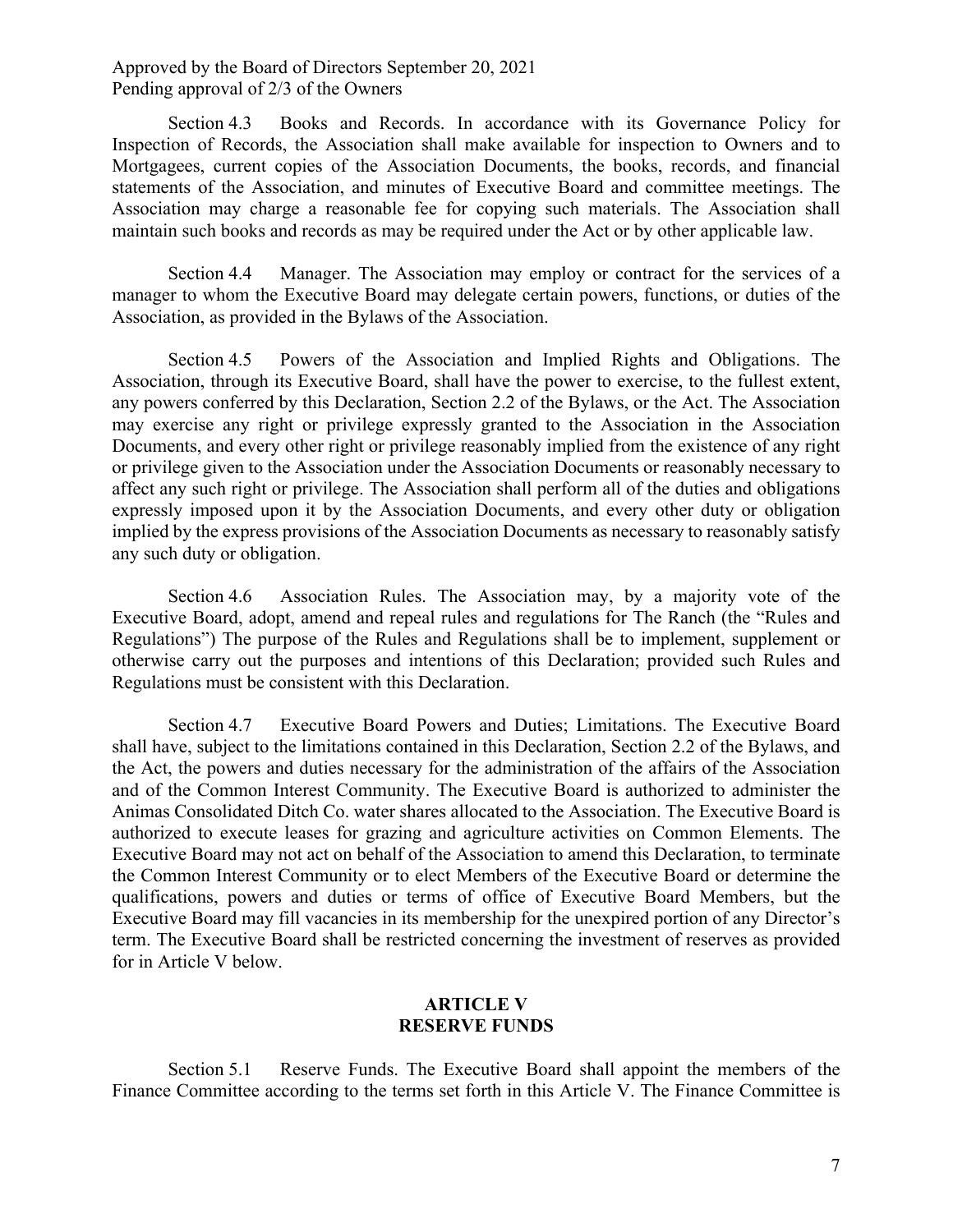responsible for developing the amounts needed for the Association's Reserve Fund and for investing and monitoring the funds set-aside for future capital projects.

A. Makeup of the Finance Committee. The Finance Committee shall consist of the Treasurer as Chairperson and no more than three (3) Owners who have accounting, finance or business experience. The members are selected by the Chairperson and approved by the Executive Board, each to serve three-year terms. No member may serve for more than two consecutive terms; after serving for two terms, there must be a "sitting out" period before a member can serve another term as a committee member. The Committee shall participate in the preparation of the Annual Budget, recommend assessments to the Executive Board and the manner in which said assessments shall be enforced and evaluate the Association's investment and capital expenditure program with warranted recommendations to the Board.

B. Determining the Size of the Reserve Fund. The Committee shall meet annually to review and update the projections of when major capital items will need replacement or significant repairs. These capital items include irrigation pumps and related equipment, the streets, ponds, fences, tennis court, buildings and roof structures and other miscellaneous items. If necessary, suppliers and contractors may be contacted for cost estimates. The aforementioned future costs, adjusted for inflation and reduced by expected earnings on investments, are then allocated to each year until the year of expected replacements. The amount needed to be added to the reserve each year to achieve full funding is factored into the operating budget and is transferred to the Reserve Fund shortly after the end of each fiscal year. Committee projections shall be made available to all Lot Owners at the time of the annual assessment.

C. Determining the Investments. The Reserve Fund is invested only in investment grade or higher bonds and a money market fund. This includes money market funds and certificates of deposit that are FDIC insured, exchange traded short-term bond funds and short-term mutual bond fund. The firm of Morgan Stanley or an equally qualified replacement acts as advisor and custodian of the investments. The Finance Committee shall meet two or three times a year to review the investment strategy and existing portfolio. After consultation with the advisor and after Finance Committee approval, orders to buy and sell securities shall be transmitted by the Treasurer. A detailed list of investments shall be made available to Lot Owners on no less than an annual basis.

# **ARTICLE VI ARCHITECTURE COMMITTEE**

Section 6.1. Committee Membership and Organization. The Architecture Committee shall consist of a Chairperson, who may be a member of the Board, and no more than two (2) Owners, who shall be appointed by the chairperson and confirmed by the Board. There shall be two (2) alternate members also confirmed by the Board who shall act as substitutes in the event of the absence of a Committee member. If there are no committee members, the Executive Board shall act as the Committee. All Committee members shall serve staggered terms and shall be confirmed by a majority vote of the Board at the first regular Board meeting following the Annual Meeting. The terms of all Architecture Committee members shall be three (3) years commencing on the date of appointment, and continuing until his or her successor shall have been appointed or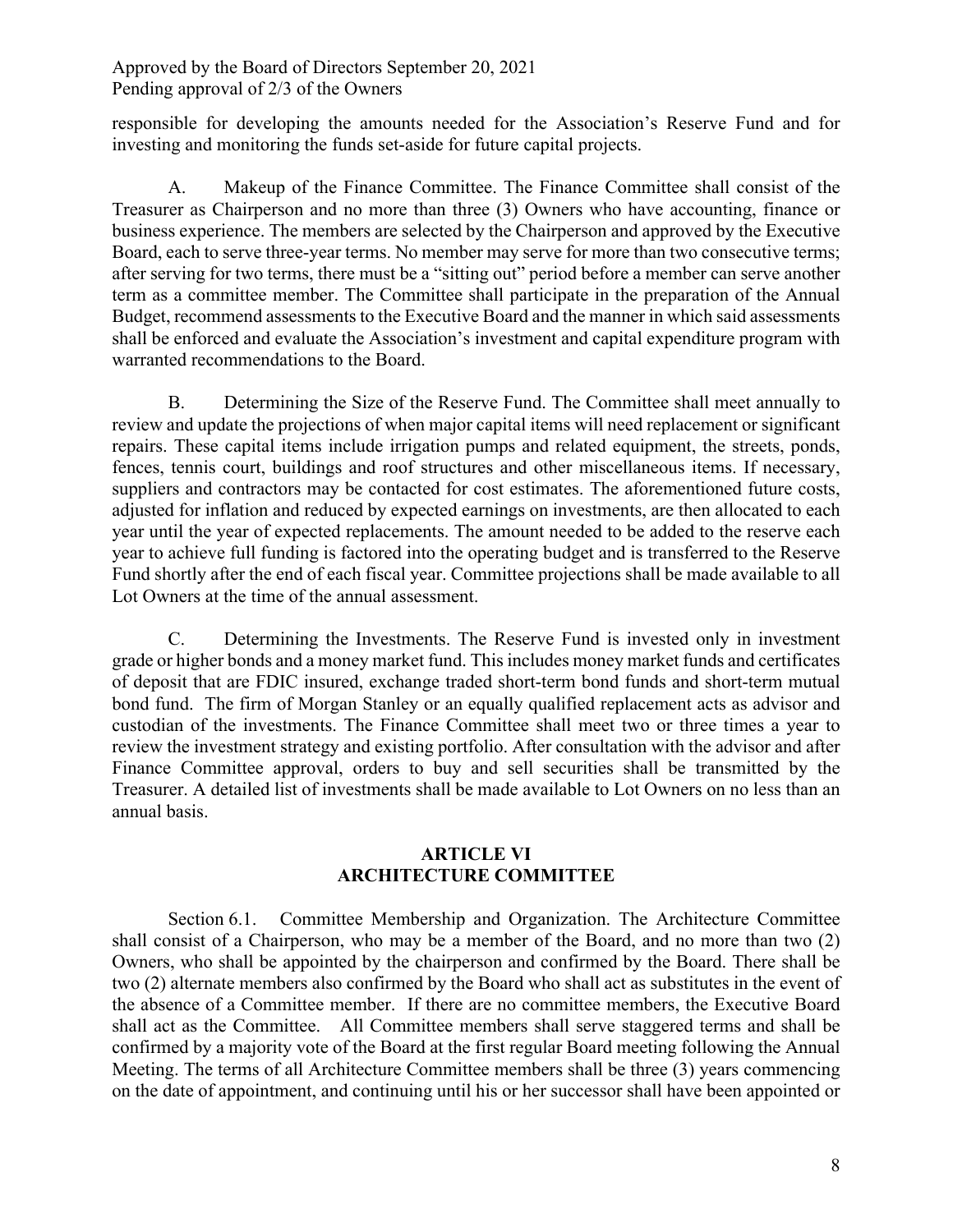until resignation or removal of such member by the Executive Board. Any alternate member appointed to replace a member who has resigned or been removed shall serve such member's unexpired term. Appointments to fill vacancies on the Committee, however caused, shall be promptly undertaken by the Chairperson and the Executive Board. Members who have resigned, been removed or whose terms have expired may be re-appointed: however, no person shall serve as a member of the Architectural Committee, either regular or alternate, for a period in excess of six (6) years in any ten-year period. Any member or alternate member of the Committee may at any time resign from the Committee, upon written notice delivered to the Executive Board.

The affirmative vote of a majority of the members of the Committee shall govern its actions and be the act of the Committee. The Committee may avail itself of other technical and professional advice and consultants as it deems appropriate. All expenses of the Committee shall be paid by the Association and shall constitute a Common Expense. The Committee, in its discretion, may require that the owner-applicant(s) reimburse the Association for the Committee's expenses incurred in the review and approval process. All members of the Committee are entitled to reimbursement for reasonable expenses necessarily incurred by them in the performance of their duties as members of the Committee.

Section 6.2 Duties. The Architecture Committee shall be responsible for the establishment and administration of architectural rules and design guidelines set forth in the Architectural Rules. The Architecture Committee may submit and propose amendments to the Architectural Rules from time to time provided that any such amendments be approved by the majority vote of the Association's Executive Board. The Committee shall maintain a record of all actions for a minimum of three (3) years.

Section 6.3. Submission of Plans and Procedures. Anyone wishing to build Improvements on their Lot shall submit plans, including preliminary plans, to the Committee in accordance with the procedures, guidelines, rules and regulations then in effect and as set forth in the Architectural Rules (which can be found on the Association Website).

Section 6.4 Non-Waiver. Approval by the Architecture Committee of any plans, drawings or specifications of work done or proposed, or for any other matter requiring the approval of the Architecture Committee under this Declaration, shall not constitute a waiver of the Committee's right to withhold approval of any similar plan, drawing, specification or matter subsequently submitted for approval on another Lot.

Section 6.5 Certification of Compliance. Within thirty (30) days of completion of Improvements or work performed upon a lot, the Architecture Committee shall execute an irrevocable certificate signed by any two of its members certifying, with respect to the Lot of said Owner, as of that date, based on the information provided within the plans approved by the Architecture Committee and, to the best of its knowledge, either (a) all Improvements made and other work done upon or within said Lot comply with the Architectural Rules, or (b) Improvements or work do not comply and consist of the following items (list). An Owner shall have the opportunity to correct any items not in compliance with the Architectural Rules and request additional review by the Architecture Committee and an update to the certificate. The purpose of the certification is not to review compliance with respect to applicable building codes and or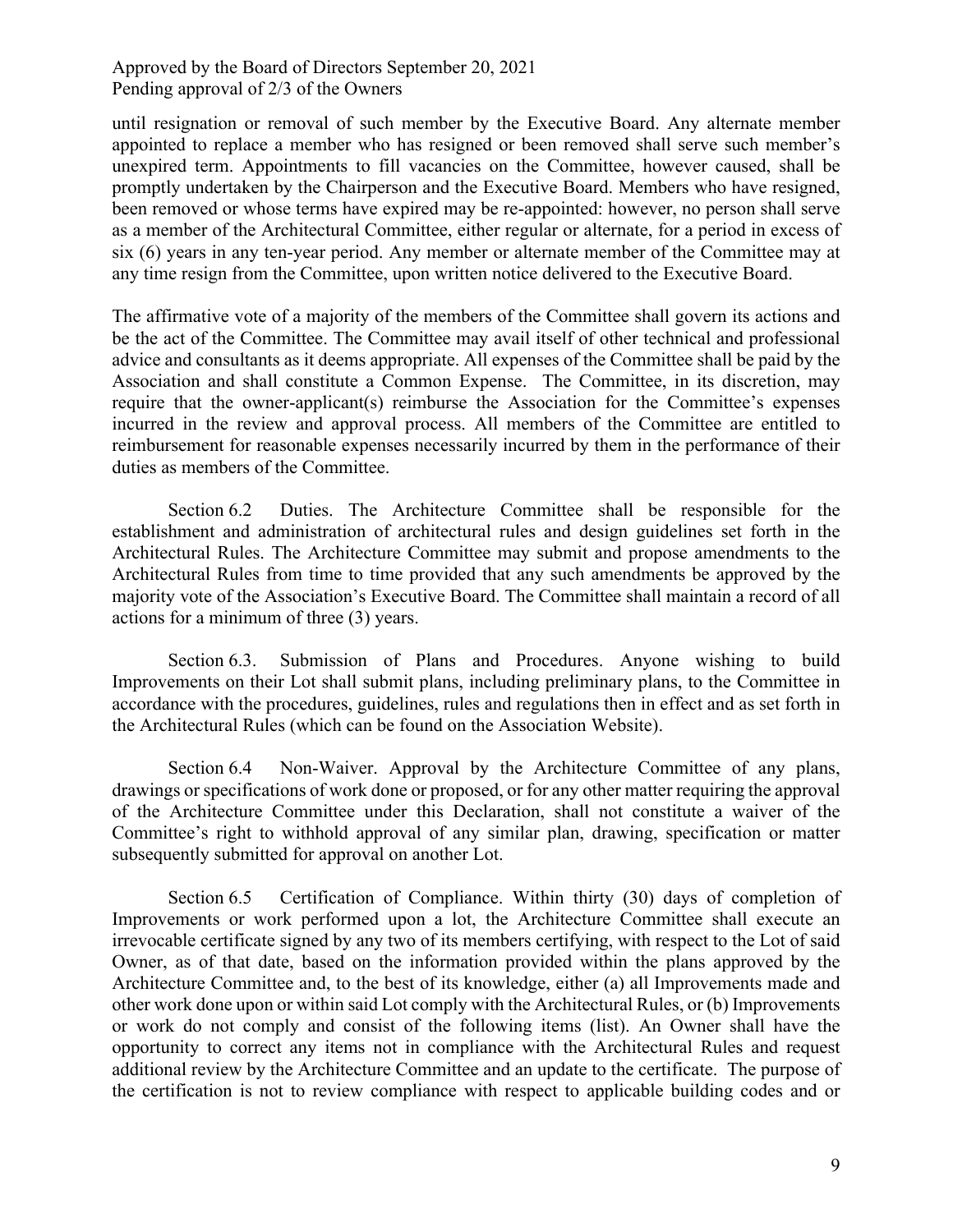architectural or building matters for which the Architecture Committee does not have expertise but to ensure that Owner has conducted work and made proposed Improvements in accordance with the plans as submitted and approved by the Architecture Committee. Any purchaser from the Owner, or from anyone deriving any interest in subject Lot through him, is entitled to rely on the certificate, such matters being conclusive as between the Association, and all Owners and such persons deriving any interest through them.

Section 6.6 Building Permit. An Owner must apply for a building permit from the La Plata County building department whenever County ordinances require an Owner obtain a permit. The building plans submitted to the County shall not in any way differ from the plans approved by the Architecture Committee. If the plans submitted to the County differ in any way from the plans approved by the Architecture Committee, all approvals of the Committee shall be deemed automatically revoked.

Section 6.7. Non-Liability. Neither the Association, the Executive Board, the Architecture Committee nor any architect, member, officer or agent thereof shall be liable in damages to any person submitting requests for approval or to any approval, or failure to approve or disapprove, in regard to any matter within its jurisdiction under this Declaration. Neither the Association, the Executive Board, nor the Architecture Committee shall bear any responsibility for ensuring structural integrity or soundness of approved construction or modifications, or for ensuring compliance with building codes and other governmental requirements. Neither the Association, the Executive Board nor the Architectural Committee will make any investigation into title, ownership, easements, rights of way or other rights appurtenant to the property with respect to architectural requests and shall not be liable for any disputes relating to same. In all events the Architecture Committee (and /or the Executive Board if acting in such capacity) shall be defended and indemnified by the Association in any such suit or proceeding which may arise by reason of the Executive Board's or Committee's decision. The Association, however, shall not be obligated to indemnify each member of the Board or Committee to the extent any such member of the Board or Committee is adjudged to be liable for gross negligence or willful misconduct in the performance of his duty as a member of the Board or Committee.

## **ARTICLE VII INSURANCE**

Section 7.1 Coverage. To the extent reasonably available, and if appropriate, the Association shall obtain and maintain the following insurance coverage:

A. Property Insurance. Property and fire insurance that will cover the Common Elements and any personal property or improvements owned by the Association, for broad form covered causes of loss. The property insurance will be for an amount equal to 100% of the replacement value of the insured property and any Improvements or personal property of the Association.

B. Liability Insurance. The Association shall obtain and maintain commercial general liability insurance against claims and liabilities arising in connection with the ownership of the Common Elements, including Association Easements, and any other Association property in an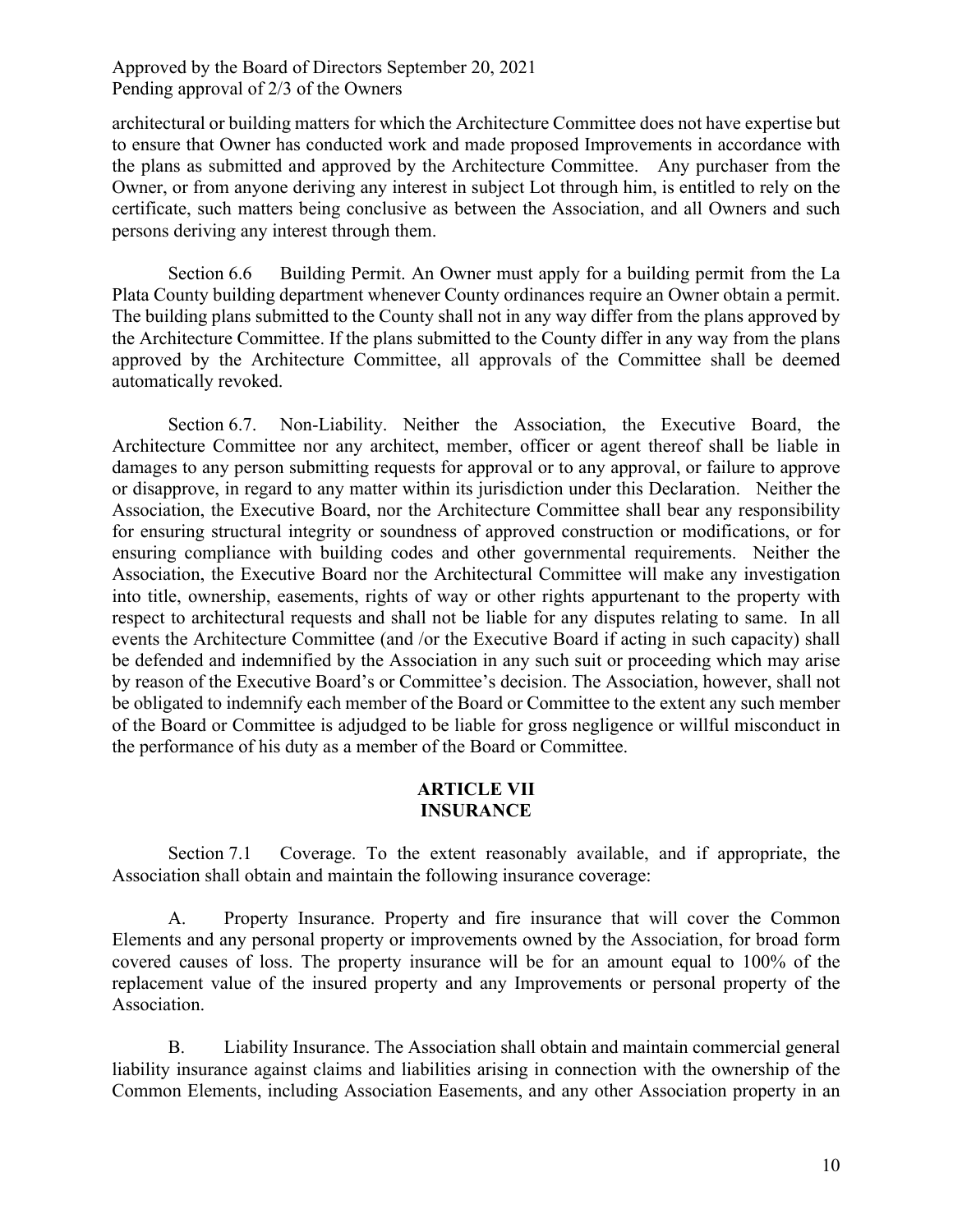amount to be determined by the Association, but in no event shall it be less than \$1,000,000 Per Occurrence and \$2,000,000 Annual Aggregate. The insurance shall cover all occurrences commonly insured against for death, bodily injury, and property damage arising out of or in connection with the use, ownership, or maintenance of the Common Elements and the activities of the Association. The liability insurance shall cover the Association, the Executive Board, and Lot Owners and the agents, families, guests, tenants, and employees of the foregoing against any liability incident to the use of the Association property.

C. Insurance policies required by this Section shall provide that: (a) the insurer waives the right to subrogation under the policy against an Owner; (b) an act or omission of an Owner will not void the policy or be a condition of recovery under the policy; (c) if at the time of loss, there is other insurance in the name of an Owner which covers the same risk, the Association's policy provides primary insurance; (d) losses must be adjusted with the Association; (e) insurance proceeds shall be paid to the Association, or its designated Trustee, to be held in trust for each Owner; and (f) the insurer may not cancel or refuse to renew the policy until 30 days after notice of the proposed cancellation or nonrenewal has been mailed to the Association.

Section 7.2 Fidelity Insurance. A blanket fidelity bond may be provided at the option of the Association to protect against dishonest acts on the part of its officers, directors, trustees, and employees, and on the part of all others who handle or who are responsible for handling the funds belonging to or administered by the Association. In addition, if responsibility for handling funds is delegated to a Manager, such bond shall be obtained for the Manager and its officers, employees, and agents, as applicable. Such fidelity coverage shall name the Association as an oblige and shall be written in an amount not less than two month's current assessments plus reserves (calculated from the current budget) or such higher amount as determined by the Executive Board. Such bonds shall contain waivers by the issuers of all defenses based upon the exclusion of persons serving without compensation from the definition of "employees", or similar terms or expressions.

Section 7.3 Liability Insurance of Officers, Directors and Committee Members. Personal liability insurance shall be maintained by the Association to protect the officers, directors and committee members, including members of the Architecture Committee from personal liability in relation to their duties and responsibilities in acting as such officers and directors on behalf of the Association.

Section 7.4 Other Insurance. The Association may obtain insurance against such other risks, including workman's compensation insurance, of a similar or dissimilar nature as it shall deem appropriate with respect to the Association's responsibilities and duties in such amounts and in such form as required by law.

Section 7.5 General Insurance Provisions. All insurance coverage obtained by the Association shall be governed by the following provisions:

A. The deductible amount, if any, on any insurance policy purchased by the Association may be treated as a Common Expense payable from Annual Assessments or Special Assessments; or alternatively, the Association may treat the expense as an assessment against an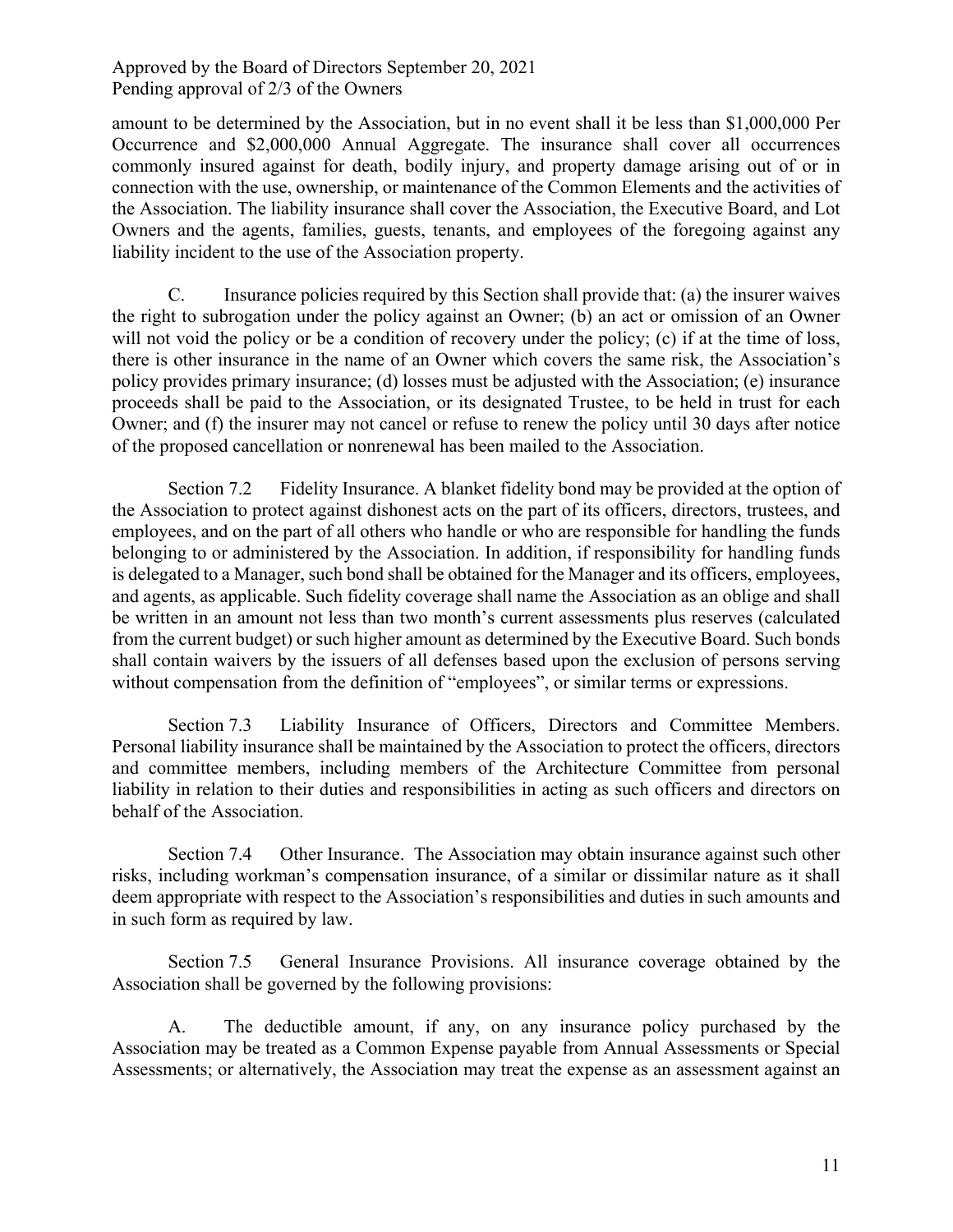Owner whose Lot is specifically affected by the damage or whose negligence or willful act resulted in damage.

B. The insurance coverage described in this Article shall be considered minimum coverage and the Association shall be obligated to secure and maintain such other or additional coverage as may be required by law, including, without limitation, § 313 of the Act.

C. Except as otherwise provided by the Association pursuant to this Article, insurance premiums shall be a Common Expense to be paid by Assessments levied by the Association.

D. The named insured under any such policies shall include the Association, as a trustee for the Owners and their Mortgagees, as their interests may appear, or the authorized representative of the Association who shall have exclusive authority to negotiate losses and receive payments under such policies.

E. In no event shall the insurance coverage obtained and maintained pursuant to this Article be brought into contribution with insurance purchased by the Owners or their Mortgagees.

# **ARTICLE VIII ASSESSMENTS FOR COMMON EXPENSES**

Section 8.1 Obligation. Each Owner, by accepting a deed for a Lot, is deemed by covenant to pay to the Association: (i) the Annual Assessments imposed by the Executive Board as necessary to meet the Common Expenses of maintenance and management of the Common Elements and to perform the functions of the Association; (ii) Special Assessments for capital improvements and other purposes as stated in this Declaration, if permitted by law; and (iii) Default Assessments which may be assessed against a Lot for the Owner's failure to perform an obligation under the Association Documents or because the Association has incurred an expense on behalf of the Owner under the Association Documents.

Section 8.2 Purpose of Assessments. The Assessments shall be used exclusively to promote the health, safety, and welfare of the Owners and occupants of the Common Interest Community, and for the improvement and maintenance of the Common Elements, all as more fully set forth in this Declaration.

Section 8.3 Budget. At a regular meeting of the Executive Board or at a special meeting called for such purpose, the Executive Board shall approve a budget of the projected revenues, expenditures and reserves for the Association's next fiscal year. A summary of the proposed budget approved by the Executive Board shall be mailed or emailed to the Owners within thirty (30) days after its adoption along with a notice of a meeting of the Association to be held within a reasonable time after the delivery of the summary of the proposed budget to the Owners and may, if convenient, be the annual meeting date. Unless 75% of the eligible votes allocated to all Owners reject the proposed budget, the budget is deemed ratified. There are no quorum requirements for this meeting. In the event the proposed budget is rejected, the budget last ratified by the Owners continues until such time as the Owners ratify a subsequent budget proposed by the Executive Board as provided above. If the Executive Board deems it necessary or advisable to amend an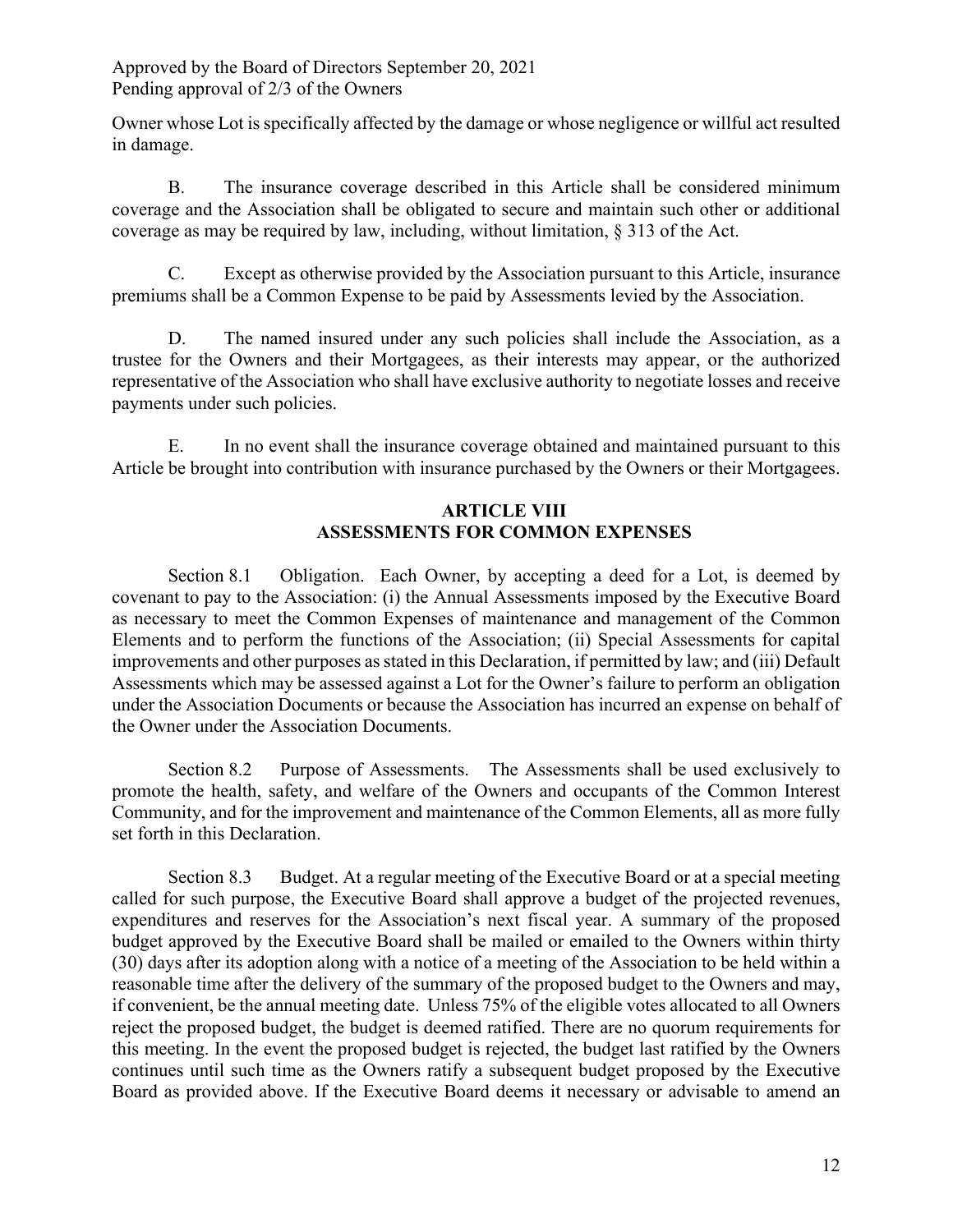annual budget that has been ratified, the Executive Board may adopt a proposed amendment to the annual budget, deliver a summary of the proposed amendment to all Owners and set a date for a meeting of the Owners to consider ratification of the proposed amendment. The date of such meeting shall be within a reasonable time after the delivery of the summary of the proposed amendment. Unless at that meeting 75% of the eligible votes allocated to all Owners, whether or not a quorum is present, rejects the proposed amendment, the proposed amendment shall be deemed ratified.

Section 8.4 Annual Assessments. Annual Assessments for Common Expenses shall be based upon the estimated cash requirements as the Executive Board shall from time to time determine to be paid by all of the Owners, subject to this Article. By way of example, estimated Common Expenses shall include, but shall not be limited to, the cost of routine maintenance of the Common Elements, including, but not limited to, road maintenance and snow plowing of the Roads; maintenance for mailboxes and entrance and road signs, spraying and removal of noxious weeds; expenses for trash haul-out; expenses for irrigation maintenance, expenses of management; any taxes and special governmental assessments pertaining to the Common Elements and insurance premiums for insurance coverage as deemed desirable or necessary by the Association; wages; legal and accounting fees; management fees; expenses and liabilities incurred by the Association under or by reason of this Declaration; payment of any default remaining from a previous assessment period; maintenance of any debt obligation; and the creation of a reasonable contingency or other reserve or surplus fund for general, and routine maintenance of the Common Elements on a periodic basis, as needed. Annual Assessments shall be payable on a prorated basis each year in advance as the Executive Board may determine. The omission or failure of the Association to fix the Annual Assessments for any assessment period shall not be deemed a waiver, modification, or release of the Owners from their obligation to pay the same.

Section 8.5 Apportionment of Annual Assessments. Each Owner shall be responsible for his share of the Common Expenses in accordance with the Allocated Interests, subject to the provisions of this Article.

Section 8.6 Special Assessments.

A. In addition to the Annual Assessments authorized by this Article, the Association may levy in any fiscal year one or more Special Assessments, if permitted by applicable law, payable over such a period as the Association may determine, for the purpose of defraying, in whole or in part, the cost of any construction or reconstruction, unexpected repair or replacement of improvements within the Common Elements, or for any other expense incurred or to be incurred as provided in this Declaration. This Section shall not be construed as an independent source of authority for the Association to incur expense, but shall be construed to prescribe the manner of assessing expenses authorized by other sections of this Declaration and in acting under this Section, the Association shall make specific references to this Section. Any amounts assessed pursuant to this Section shall be assessed to Owners in the same proportion as provided for Annual Assessments, and any extraordinary insurance costs incurred as a result of the value of a particular Owner's residence or the action of a particular Owner (or his agents, servants, guests, tenants, or invitees) shall be borne by that Owner. Notice in writing in the amount of such Special Assessments and the time for payment of the Special Assessments shall be given promptly to the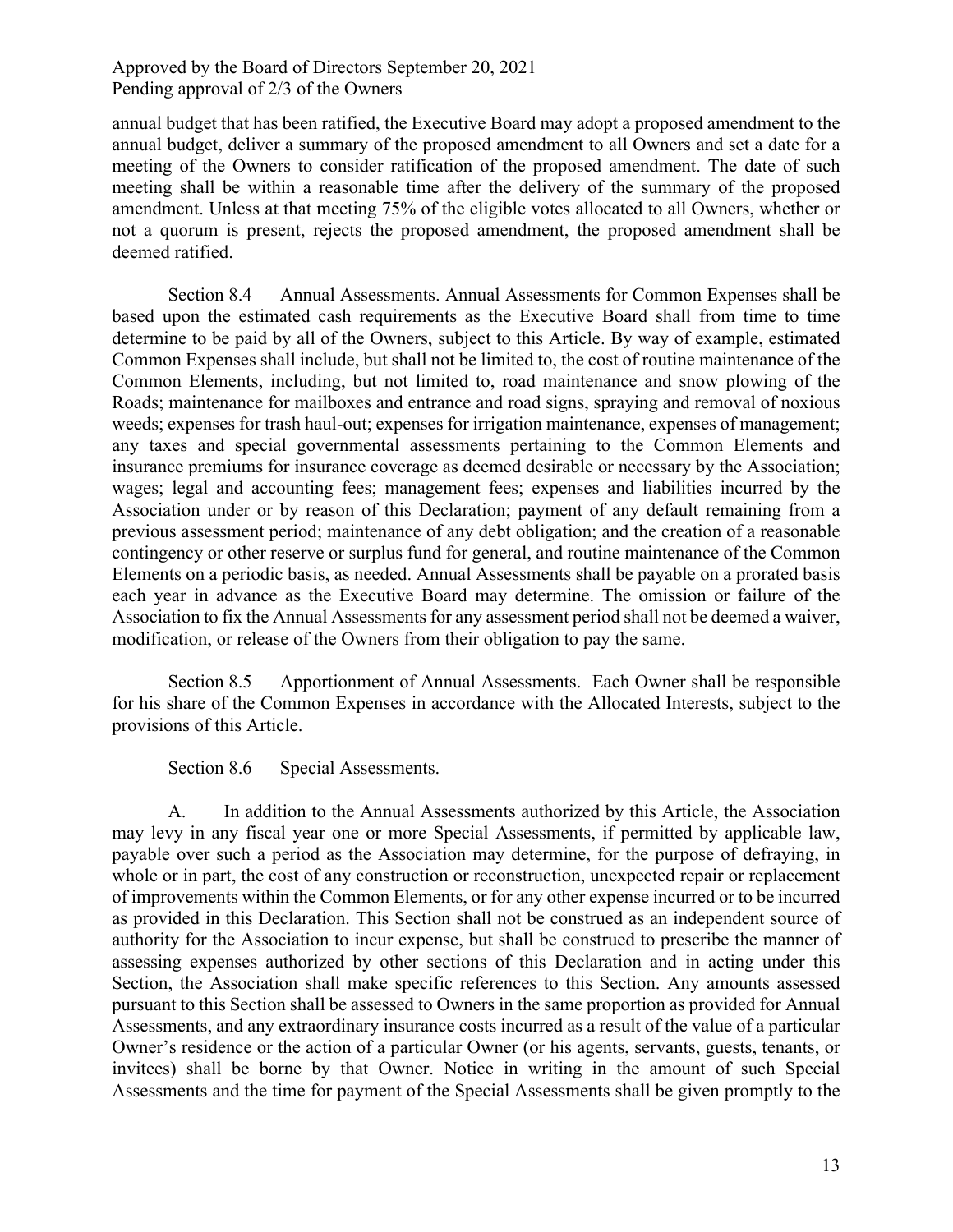Owners after any requisite Owner approval for the Special Assessment has been obtained. Special Assessments shall be due no less than 30 days after the notice shall have been given.

B. Notwithstanding the foregoing, no Special Assessment shall be levied without the approval of fifty-one percent (51%) of all of the Lot Owners within the Association who are eligible to vote in the event that the aggregate amount of all additional assessment levied for any fiscal years exceeds 25% of the regular assessments for that year.

C. As an alternative to levying a Special Assessment, the Executive Board, in its discretion, may utilize Reserve Funds if during the fiscal year, the annual assessment provides inadequate capital for any reason (a "Deficiency") including nonpayment of any Owner's share of assessments. In addition, or in the alternative, the Board may authorize a short-term (less than oneyear) emergency loan from the Reserve Fund to fund such deficiency, which loan should bear interest at current rates band be fully reimbursed to the Reserve Fund in the following fiscal year. The amount of money to be used to fund the deficiency would be determined by the Executive Board and should not come from monies already allocated for specific major capital, repair and replacement projects.

Section 8.7 Default Assessments. All monetary fines assessed against an Owner pursuant to the Association Documents, or any expense of the Association which is the obligation of an Owner or which is incurred by the Association on behalf of the Owner pursuant to the Association Documents (such as unpaid assessments), shall be a Default Assessment and shall become a lien against such Owner's Lot which may be foreclosed or otherwise collected as provided in this Declaration.

Section 8.8 Effect of Nonpayment; Assessment Lien. Any assessment installment, whether pertaining to any Annual, Special, or Default Assessment, which is not paid within 30 days of its due date shall be delinquent. The procedure for Collection of Assessments shall be as set forth in the Governance Policy for Collections. In addition to the rights set forth in the Governance Policy, the Association may file a statement of lien on a delinquent Assessment with respect to the Lot and proceed with foreclosure. Assessments chargeable to any Lot shall constitute a continuing lien on such Lot, including any improvement on the Lot. To evidence the lien created under this Section, the Association may, but is not required to, prepare a written notice setting forth (i) the address of the Association, (ii) the amount of such unpaid indebtedness, (iii) the amount of accrued penalty on the indebtedness, (iv) the name of the Owner of the Lot, and (v) a description of the Lot. The notice shall be signed and acknowledged by the President or Vice President of the Association, the Association's attorney, or by the Manager, and the Association shall serve written notice upon the Owner to the address of the Lot or to such other address as the Association may have in its files for such Owner. At least ten days after the Association mails the Owner such a notice, the Association may record the notice in the office of the Clerk and Recorder of La Plata County, Colorado. Such lien for Assessments shall attach from the due date of the Assessment. According the Governance Policy on Collections, the Association may institute foreclosure proceedings against the defaulting Owner's Lot in the manner for foreclosing a mortgage on real property under Colorado law. In the event of any such foreclosure, the Owner shall be liable for the amount of unpaid Assessments, any penalties and interest thereon, the cost and expenses of such proceedings, the cost and expenses for filing the notice of the claim and lien,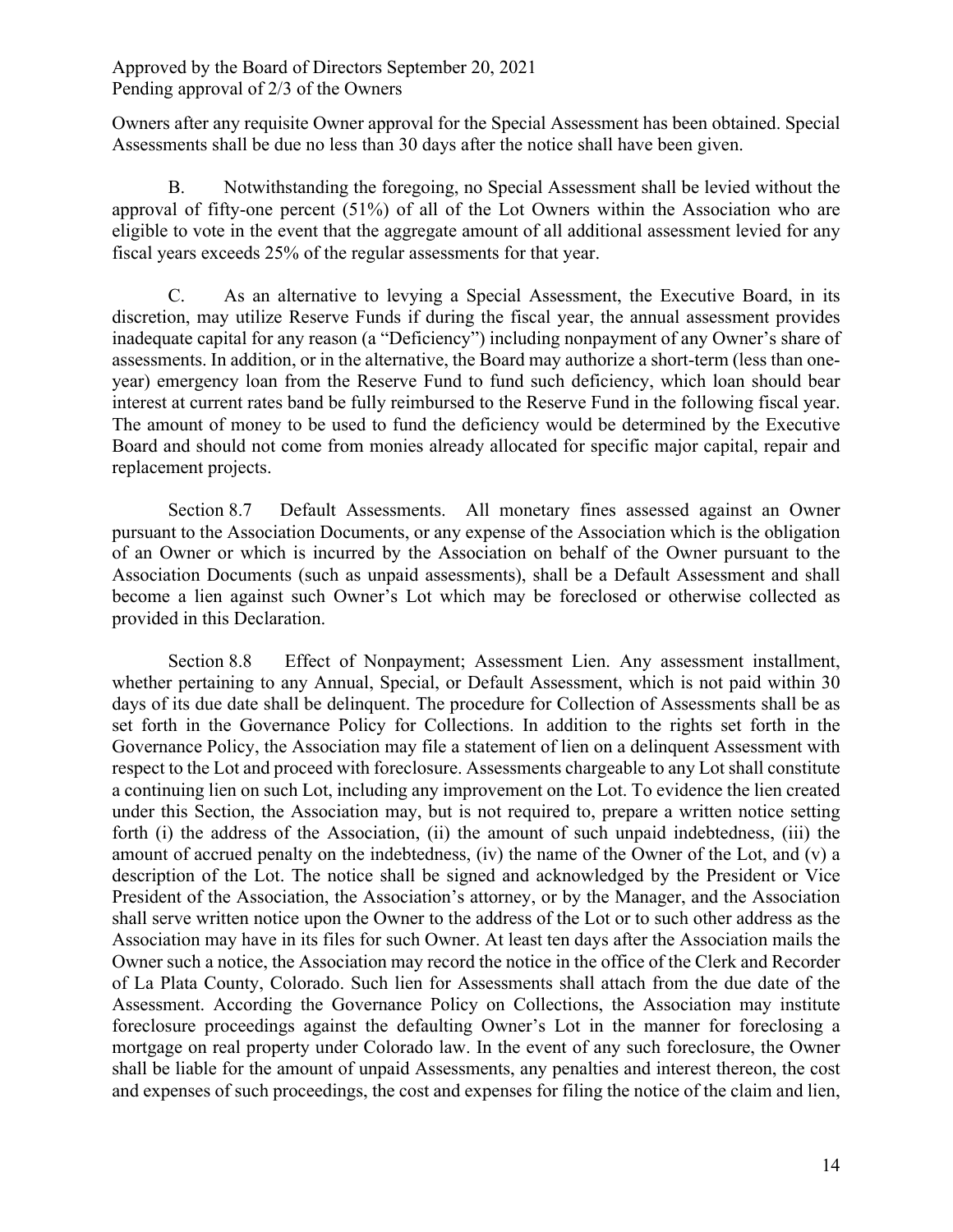and all reasonable attorneys' fees incurred in connection with the enforcement of the lien. The Association shall have the power to bid on the Lot at a foreclosure sale and to acquire and hold, lease, mortgage, and convey the same. The Association shall be entitled to costs and reasonable attorney fees in any action brought by the Association under this Section.

Section 8.9 Personal Obligation. The amount of any Assessment chargeable against any Lot shall be a personal and individual debt of the Owner of the Lot. No Owner may exempt himself from liability for the Assessment by abandonment of his Lot or by waiver of the use or enjoyment of all or part of the Common Elements. Suit to recover a money judgment for unpaid Assessments, any penalties and interest, thereon, the cost and expenses of such proceedings, and all reasonable attorneys' fees in connection therewith shall be maintainable without foreclosing or waiving the Assessment lien provided in this Declaration.

Section 8.10 Successor's Liability for Assessment. In addition to the personal obligation of each Owner to pay all Assessments and the Association's perpetual lien for such Assessments, all successors to the fee simple title of a Lot, except as provided below, shall be jointly and severally liable with the prior Owner or Owners thereof for any and all unpaid Assessments, interest, late charges, costs, expenses, and attorneys' fees against such Lot without prejudice to such successor's right to recover from any prior Owner any amounts paid by such successor. This liability of a successor shall be personal, and shall not terminate upon termination of such successor's fee simple interest in the Lot. In addition, such successor shall be entitled to rely on the Statement of Status of Assessment Payment by or on behalf of the Association under this Article.

Section 8.11 Subordination of Lien. The lien of the Assessments provided for in this Declaration shall be subordinate to (i) the lien of real estate taxes and special governmental assessments, (ii) liens and encumbrances recorded prior to the recordation of the Declaration, and (iii) liens for all sums unpaid for a first lien security interest on a Lot recorded before the date on which the assessment sought to be enforced became delinquent, subject to the priority granted to the Association's lien under the Act. The lien of the Assessments shall be superior to and prior to any Lot exemption provided now or in the future by the laws of the State of Colorado. An Owner's transfer of any Lot shall not affect the Association's lien except that sale or transfer of any Lot pursuant to foreclosure of any first mortgage, or any proceeding in lieu thereof, or cancellation or forfeiture shall only extinguish the Association's liens as provided in the Act. The amount of such extinguished lien may be reallocated and assessed to all Lots as a Common Expense at the direction of the Executive Board. No sale or transfer shall relieve the purchaser or transferee of a Lot from liability for, or the Lot from the lien of, any Assessments made after the sale or transfer.

Section 8.12 Notice to Mortgagees. The Association may report to any Mortgagee any unpaid Assessments remaining unpaid for longer than 60 days after the same shall have become due, if such Mortgagee first shall have furnished to the Association written notice of the Mortgage and a request for notice of unpaid Assessments. Any Mortgagee holding a lien on a Lot may pay any unpaid Assessment payable with respect to such Lot, together with any and all costs and expenses incurred with respect to the lien, and upon such payment that Mortgagee shall have a lien on the Lot for the amounts paid with the same priority as the lien of the Mortgage.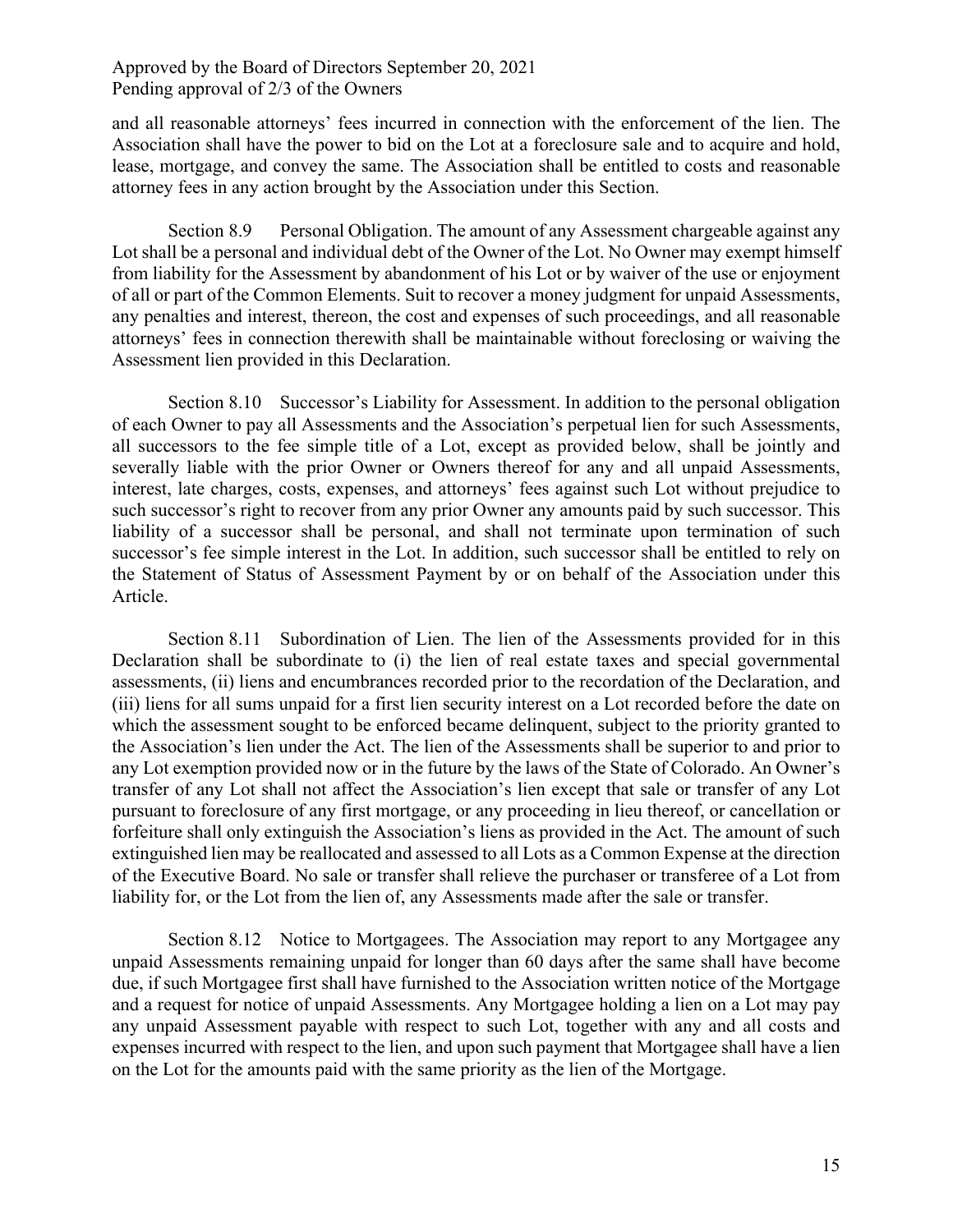#### **ARTICLE IX LAND USE RESTRICTIONS**

The Property shall be held, used, and enjoyed subject to the following limitations and restrictions which shall apply to Owners and their tenants, guests, family and invitees. Owners and their tenants, guests, family and invitees shall be collectively referred to herein as "Occupants."

Section 9.1 Single Family Areas; Permitted Uses and Restrictions. All Lots are subject to all of the following limitations and restrictions; violations may result in actions and/or fines by the Association.

A. Land Use. No Lot may be used other than for single-family residential purposes and other purposes expressly authorized herein. No retail, wholesale, manufacturing, service or repair businesses shall be permitted on any building site or in any dwelling or related structure erected thereon or on any Common Area. A prohibited "service" business is NOT intended to include a business run out of a home office which is operated by a single proprietor, has no other employees, involves only occasional visits by third parties, and the operation of which does not result in a nuisance or excessive traffic under this Declaration or any related documents.

B. Ownership of Lots. At no time, will an individual or group of related individuals, or any one or more corporations, trusts or other legal entities owned by or under Common control of an individual or group of related individuals be allowed to own more than two (2) Lots.

C. Setback Requirements.

- 1. For all lots in The Ranch, with the exception of the properties defined below, there shall be a minimum side setback requirement of five (5) feet, and a twenty-five (25) foot street setback measured from the foundation of a building closest to the relevant property line to that property line, except garages which can be no closer than fifteen (15) feet from the property line bordering the right of way of any street. Lots consisting of the Additional Property must have a minimum side setback requirement of ten (10) feet and a twentyfive (25) foot street setback measured from any portion of a building, excepting garages which can be no closer than fifteen (15) feet from a street right of way.
- 2. Residential structures on Ranchette lots 7, 8, 9, and 10 are to be located *between* the street property line and the rear berm.
- 3. Common ground: There is no setback limit against the common ground except where recorded easements apply. No permanent structures or encroachments will be permitted on such easements in the common ground. Traditionally, this rule has been interpreted to mean that an improvement on private property adjacent to the common ground may be built up to the property line.

D. Driveways. All driveways from any street to a resident's home are to be constructed of permanent hard-surfaced materials (asphalt, concrete, etc.). The driveway material and design are to have prior approval by the Architecture Committee.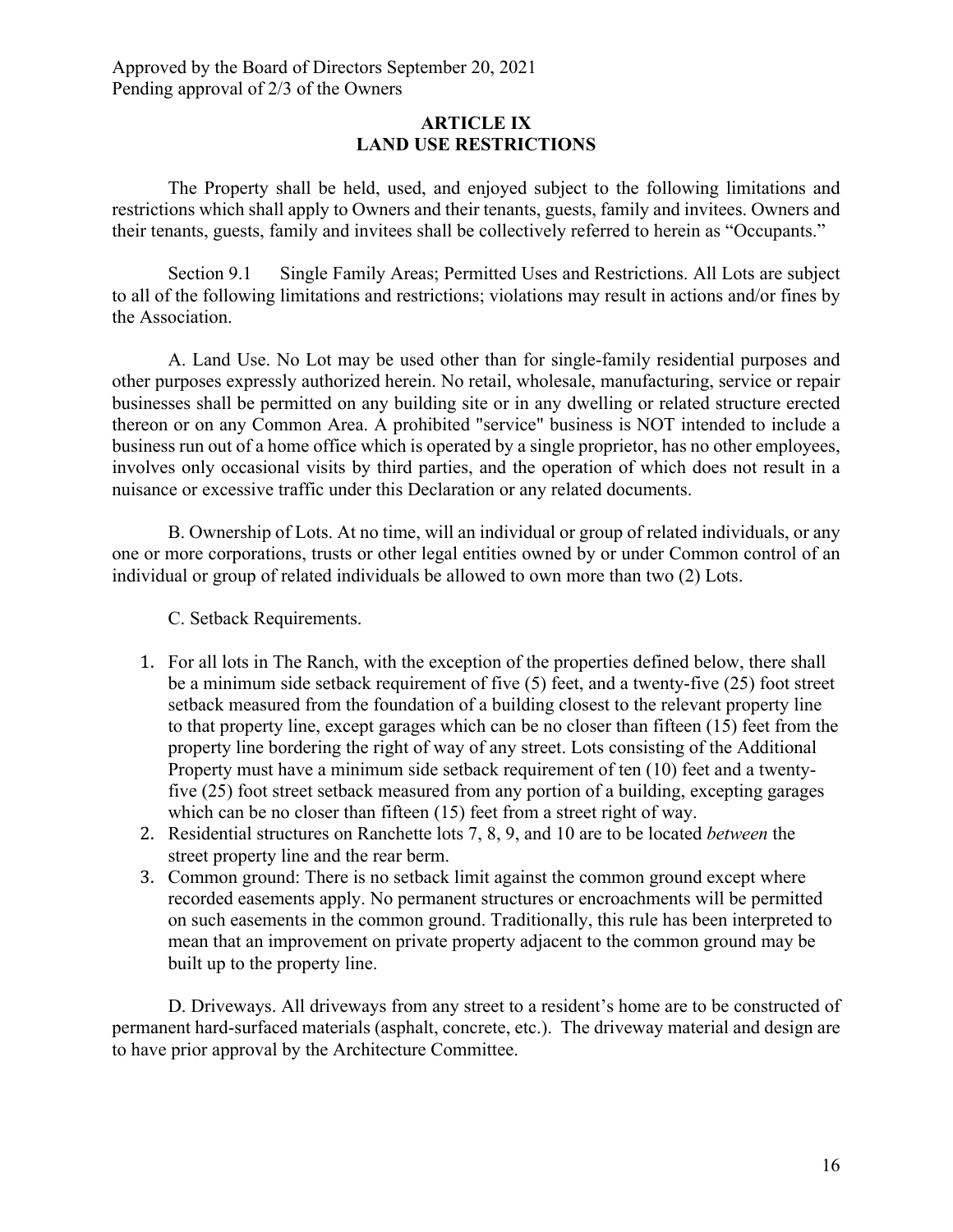E. Hunting; Use of Weapons. There shall be no hunting or trapping of animals of any kind and the use of any weapons such as firearms, archery equipment, pellet guns, "BB" guns, slingshots or any other mechanism or apparatus that launches a projectile is specifically prohibited except as hereinafter provided. The Executive Board may from time to time authorize the use of a weapon within The Ranch to control or eliminate pests. Such authorization shall include the designation of one or more persons who may use a weapon, the specific purpose of such use and limitations with respect to time period and the type of weapon that may be used.

F. Animals. No animals other than a reasonable number of generally recognized house or yard pets shall be maintained on any Lot, and then only if they are kept, bred or raised thereon solely as household pets for private use. No such animal may be kept which makes an unreasonable amount of noise or otherwise becomes a Nuisance to other Owners. Dogs that go outside the boundaries of their Owner's property must be on a leash and under firm control of the Owner. Pet Owners are responsible at all times for their pets and the immediate removal of pet waste from other Owner's property and Common Area. Upon request of any Owner, the Board shall within thirty (30) days determine, in its sole discretion, whether for purposes of this paragraph, a particular animal shall be considered a house or yard pet, a Nuisance, or whether the number of said animals on any Lot is reasonable. The Architecture Committee must approve the location of any structure used to house animals. No more than two (2) horses or equivalent livestock shall be permitted on Ranchettes (Lot Nos. 7, 8, 9, and 10). Animals (except swine) and poultry may be maintained on Ranchettes provided the pens, corrals, barns, sheds, or other enclosures are maintained in a clean, orderly, and sanitary condition.

G. Utility and Telecom Service. All facilities for permanent utility service to any improvement (except ground mounted pedestal boxes for the communication or transmission of electric power, including telephone, television and radio signals) shall be constructed, placed or maintained in conduits or cables constructed, placed and maintained underground or concealed in, under or on buildings or other structures, all in accordance with all governmental regulations. Nothing herein shall be deemed to forbid the erection and use of temporary power or telecommunication services incident to the construction of approved buildings.

H. Improvements and Alterations. Owners will not commence construction or installation of improvements, excavation, or conduct any work which alters the exterior appearance of any Lot or Common ground Area until they have submitted plans and received written approval from the Architecture Committee as required by Article VI and the Architectural Rules. For clarification, this restriction includes not only improvements and modifications to residences but also modifications and improvements to landscaping, drainage and sprinkler systems. Any change or deviation from approved plans either during or after completion of construction that alters the exterior appearance of a Lot or improvements thereon must have the separate prior written approval of the Architectural Committee. Subsequent transfers of Lots from one Owner to another Owner do not provide relief from the provisions of the Architectural Rules.

I. Temporary Occupancy. No recreational vehicles, trailers, tent, shack, garage or barn, and no temporary building or structure of any kind shall be used at any time for a residence, either temporary or permanent. Temporary storage, office or work structures used during the construction of a dwelling shall be removed immediately after the completion of construction.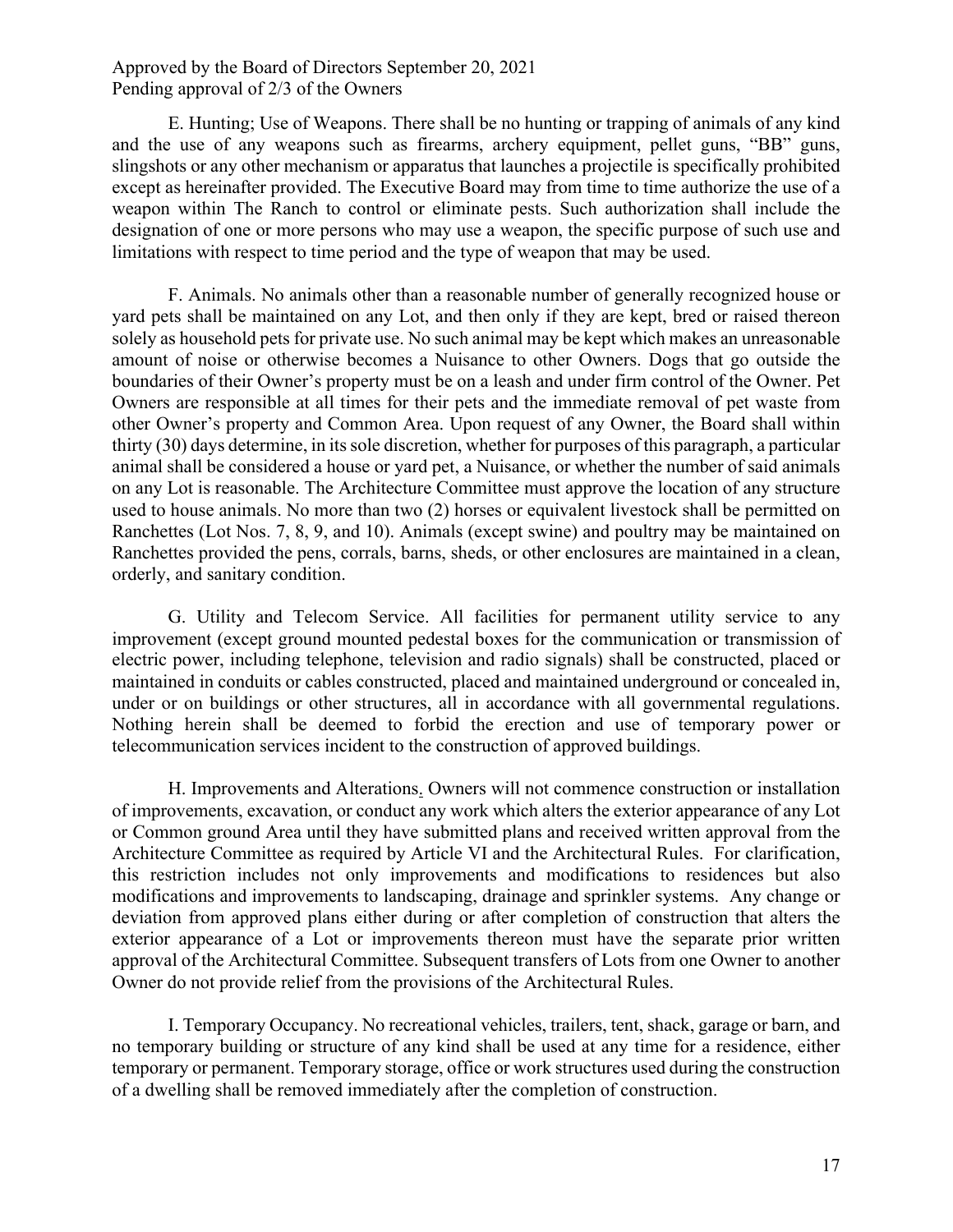J. Landscape, Plantings, Lawns and Their Maintenance. Each Owner shall grade, landscape and plant his Lot in accordance with the Architectural Rules.

K. Nuisances. No trash, rubbish or debris of any kind shall be placed or permitted to accumulate upon or adjacent to any Lot. No offensive odors shall be permitted to arise from a Lot, and no other nuisance activity shall be carried on or permitted to exist which is unsanitary, offensive, or detrimental to other Lot Owners within the community. Excessive noise emanating from a Lot shall be considered a "Nuisance activity". Without limiting any of the foregoing, no exterior speakers, horns, whistles, bells, except security devices used exclusively for security purposes, shall be located, used or placed on any Lot. The Architecture Committee must approve yard lighting. The Executive Board shall make the final determination, in a consistent and impartial manner, whether a condition or activity constitutes a nuisance under this Section K.

L. Repair of Buildings. No building or structure upon any Lot shall be permitted to fall into disrepair, and every building or structure shall at all times be kept in good condition and repair and adequately stained, painted or otherwise finished.

M. Trash Containers and Collection. All garbage, rubbish and trash shall be placed and kept in covered containers consistent with current La Plata County regulations. In no event shall such containers be maintained where visible from neighboring property except to make the same available for collection. La Plata County ordinance requires that all trash containers be placed out and removed on the day of pick up. Trash cans cannot be left out overnight. Use of containers shall comply at all times with applicable government regulations.

N. Clothes Lines. Outside retractable clotheslines or other movable outside clothes drying or airing facilities shall be permitted where not conspicuous from neighboring property.

O. Firewood Storage and Safety. Occupants are strongly encouraged to store firewood inside their garage. Outdoor storage shall be neatly stacked and kept as inconspicuous as possible. During periods of heightened fire danger, as determined by government authorities, firewood and other highly flammable materials must not be placed next to any structure on the exterior of the dwelling. All other applicable governmental rules regarding open fires, barbecues, and gaspowered tools must be observed. No private or commercial vehicles will be permitted to park on any uncultivated part of the Common Elements.

P. Parking.

1. Private Vehicles. All Lots shall have a garage for the off-street parking of all vehicles kept or used by the Occupants. Any vehicle kept or used by the Occupants on a Lot must be of a length, width and height so that it shall fit into a single space in the Lot garage. Every effort shall be made to keep vehicles parked in the garage when not in use. The exception is an emergency vehicle, weighing less than 10,000 lbs., and bearing an official emblem, that is operated as a condition of employment by an Occupant who is an emergency service provider. Such an emergency vehicle may be parked on The Ranch streets, the Lot driveway, or any guest parking spaces. Guests shall use off-street parking when provided, but guests may park on the street if no parking spaces are available. Occupants of any Lot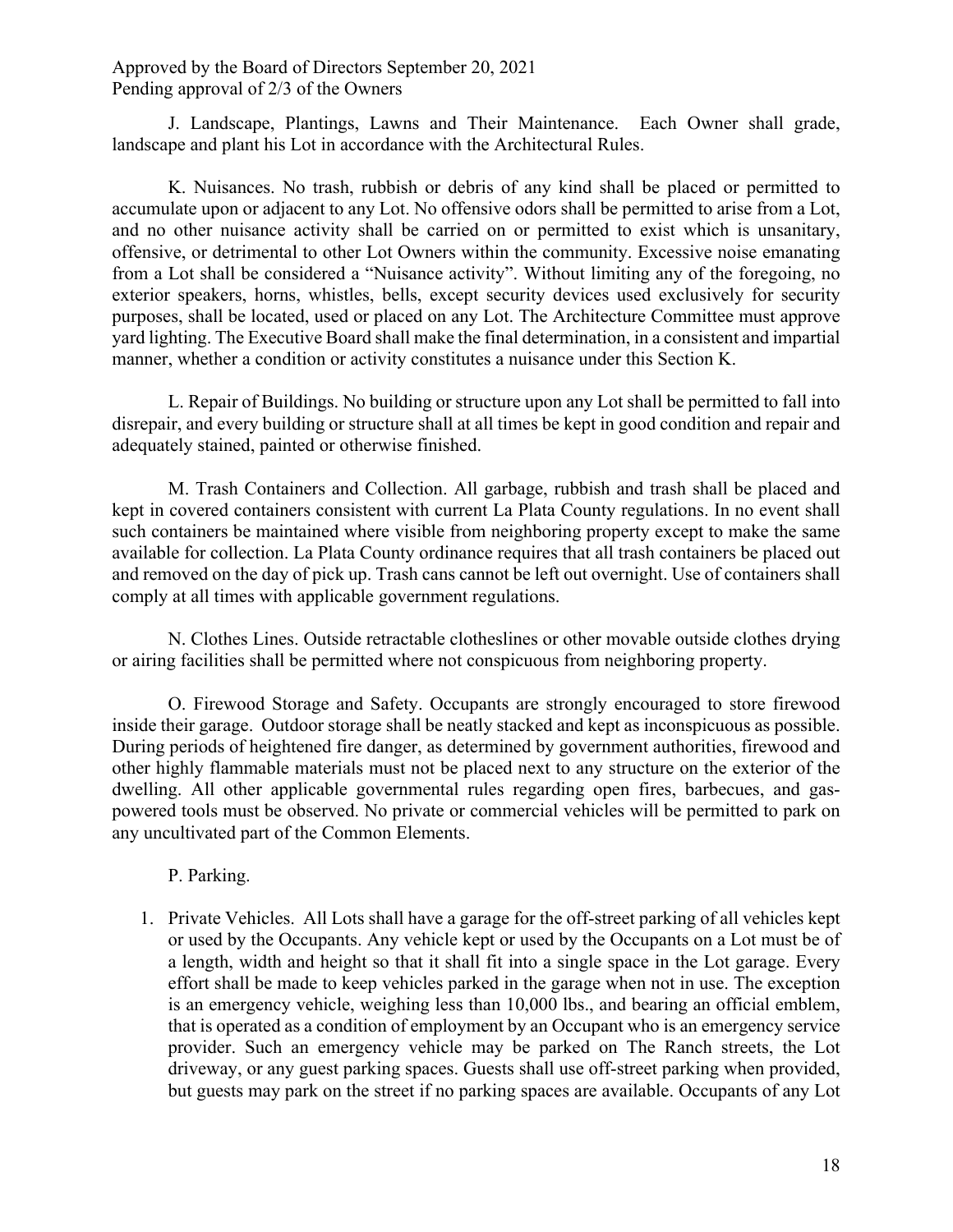> are prohibited from using guest parking spaces for the regular parking of any vehicles kept or used by the Occupant. Outside service and construction personnel are allowed to park adjacent to the job site but only during normal work hours as defined by the Architecture Committee. In no event shall any vehicle be parked in a manner, which impedes the safe and efficient use of the streets for emergency personnel or obstructs access or interferes with the reasonable needs of the other Occupants to use the Ranch community's streets and driveways. Parking on landscaped Common Elements, including graveled shoulders, is prohibited.

2. Recreational Vehicles, Trailers, Boats, Snowmobiles, Etc. All recreational vehicles, trailers, boats, snowmobiles and the like shall be kept in the storage area provided at the southern perimeter of The Ranch when not in use. Refer to the Supplemental Ranch Rules for the RV Lot Rules. For the purposes of loading, unloading, and minor maintenance, the aforementioned vehicles may be parked near to the Occupant's garage subject to the above parking restrictions for the shortest possible time under a maximum of three days. Habitation of any such vehicle is prohibited without specific written approval of the Executive Board. Motorized off-road bikes (commonly known as "dirt bikes"), go- carts, ATV's, snowmobiles and similar vehicles are not permitted on roadways or Common Elements of The Ranch. The Executive Board shall resolve all question or disputes concerning definition or classification of such vehicles and units.

Q. Lakes. Boating, rafting, canoeing, swimming, wading, ice-skating and ice fishing are not permitted on or within the streams, ponds and lakes of The Ranch.

R. Mineral Exploration. No Lot shall be used in any manner to explore for or to remove any water, oil or other hydrocarbons, minerals of any kind, gravel, earth or any earth substance or other mineral of any kind.

S. Machinery and Equipment. No machinery or equipment of any kind shall be placed, operated or maintained upon or adjacent to any Lot except such machinery or equipment as is usual and customary in connection with the use, maintenance or construction of a private residence or related structures in The Ranch.

T. Fences. The Architecture Committee shall review and must approve the design and materials of all fences before construction may begin. The following restrictions shall not apply to the use of fencing type materials on a temporary basis to protect trees, shrubs, and property from wildlife so long as such fencing is neither highly visible nor of an objectionable color.

1. Above-ground fences shall be permitted only on those Lots located on the perimeters of The Ranch as identified in Exhibit C attached hereto and incorporated herein. Fences shall not be permitted on townhouse Lots or on properties situated in the interior of The Ranch. *Above-ground fences* shall not be greater than five (5) feet in height, shall be made of wood, and shall provide an open and see-through appearance. Above-ground electric fences are permitted on the Ranchette Lots 7, 8, 9, and 10 to retain large animals.

2. No fences, including plantings such as hedges or trees which would be in the nature of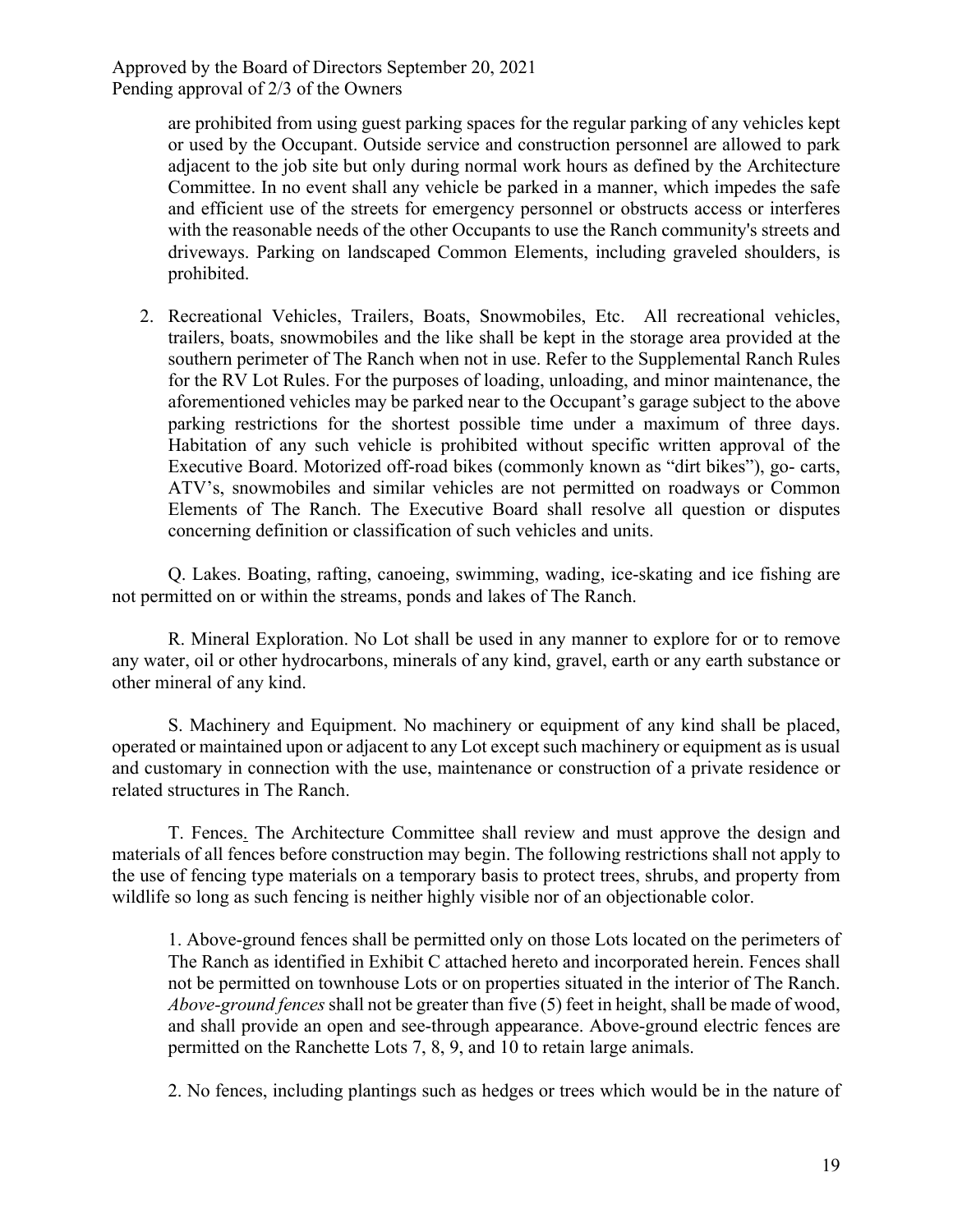a fence, shall be placed between the street and the front of the house.

3. Underground electronic pet fences shall be permitted on any Lot.

U. Tanks/Rain barrels. No tanks of any kind shall be erected placed or permitted upon any Lot except that rain barrels are permitted so long as approved by the Architecture Committee.

V. Foot Path. No motor driven vehicles shall be permitted on paths.

W. Restrictions on Further Subdivision. No Lot shall be further subdivided or split into other parcels. Nothing herein contained shall prevent the dedication or conveyance of portions of Lots for additional easements for public utilities. Nothing herein contained shall apply to resubdividing Lots for purposes of adjusting Lot lines if all parties agree.

X. Signs. No signs which are VISIBLE FROM NEIGHBORING PROPERTY shall be erected or maintained on any Lot except:

- 1. Such signs as may be required by legal proceedings;
- 2. During the time of construction of any residence or other improvement, only one job identification sign not larger than eighteen by twenty-four inches in height and width and having a face area not larger than three square feet;
- 3. Not more than one "For Sale", "For Rent" or "Beware of Animal" sign having a maximum face area of three feet squared;
- 4. Political Signs placed by an Occupant on their Lot within 45 days before Election Day, on Election Day and no more than 7 days after Election Day. No more than one sign may be displayed per ballot issue and no more than one sign may be displayed per political office candidate. No sign may exceed 36" by 48" and signs may only be displayed within five feet of the residence, or in a window;
- 5. If the Association is providing signs, other than Political Signs, for the use of Owners, then the sign provided by the Association must be used. The Board may cause any unauthorized sign remaining on any Lot more than twenty-four hours after notice to the Owner to be removed without liability for trespass or other damages caused in its removal.

Y. Flags. Residents are permitted to display an American flag or Colorado State flag on their property so long as such flag is:

- 1. No larger than 3 feet by 5 feet in size;
- 2. Displayed on either a conventional wall mounted standard, a permanent vertical flagpole no greater than 15 feet in height and commensurate in diameter with the stated maximum flag size or vertically against an outside wall;
- 3. At all times the display must be in conformance with the Federal Flag Code, U.S.C. 4 to 10;
- 4. The Architecture Committee has approved the design and location of permanent flagpoles. Location of flagpoles will generally be set to ensure reasonable visibility without adversely affecting neighbors;
- 5. Military or service flags of the Resident's immediate family may be displayed on the inside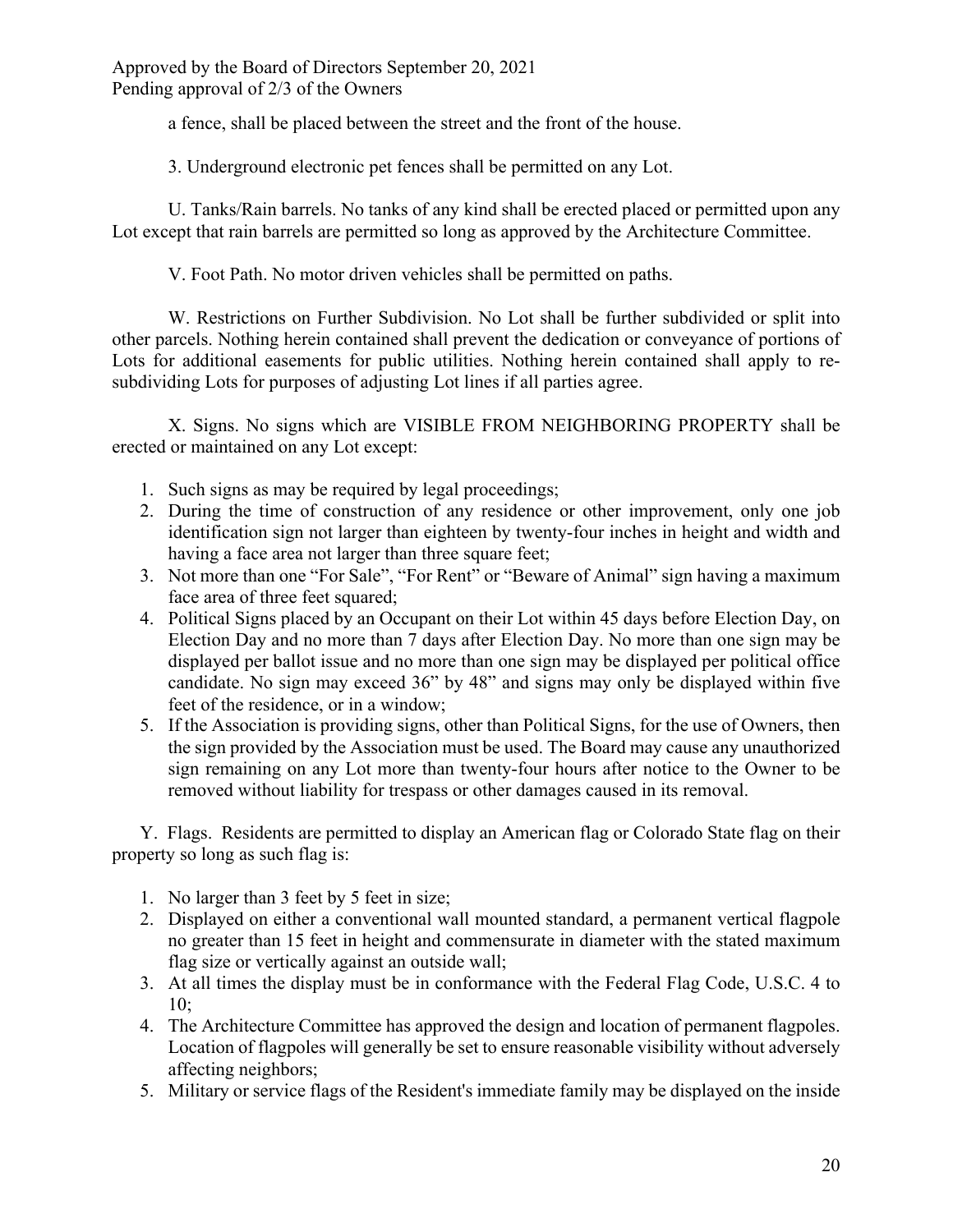of a window or door of the residence. These flags are limited to a size of 9" by 16".

Z. Garages. Every single-family residence shall have a garage of sufficient size to house at least two automobiles. No carports are allowed. No garage shall be converted to residential living space or any other use except uses normally associated with a garage, such as storage of vehicles, boats, campers, workbench activities, etc. Garage doors shall be kept closed except when outside household activities requiring frequent access through such doors are being conducted.

AA. Right of Entry. Upon 48 hours written notice to both an Occupant and the Owner, during the daylight hours of any day of the week except Sunday, any member of the Board or of the Architecture or Irrigation Committees shall have the right to enter upon and inspect any site, Lot or parcel and the exterior of any building or other Improvements thereon for the purpose of ascertaining whether the provisions of the Declaration have been or are being complied with, and such persons shall not be deemed guilty of trespass by reason of such entry..

BB. Wildlife Area – The Commend Element shown in the Ranch documents as the Ranch Common Ground Wildlife Area is to be left in its natural state for the enjoyment of all residents. No improvements shall be made to this area, except for the RV facility or those strictly required for safety.

CC. Limited Use of Common Elements.

- 1. The Board through its Maintenance Committee shall have the right at any time to plant, replace, maintain and cultivate, at Association expense, trees or shrubs in the Common Area. No Owner shall remove, alter, injure or interfere in any way with any tree or shrub in such area unless it is to clear vegetation following review and approval by the Maintenance Committee.
- 2. No Owner shall plant any grasses, flowers, shrubs or trees in the Common Area without approval by the Maintenance Committee.
- 3. Common greenspace immediately adjacent to a Lot may be modified with the prior written approval of both the Architecture and Maintenance Committees. Any request by Owners to make a structural modification or otherwise improve Common greenspace must take into account those principles that apply to the original purpose for such greenspace: the views enjoyed by neighbors must be preserved; any underground system cannot be adversely affected; roadways cannot be impacted; ponds or waterways cannot be screened by vegetation nor altered to affect the flow of water or the operation of irrigation equipment by material or vegetation; and access for the Common ground maintenance must be maintained. In line with these principles, any approval shall be subject to the execution by the Owner of a written agreement assuming responsibility for the installation, maintenance and upkeep of the specific modification or usage and the assumption of liability for any consequences of such modification or usage. These agreements shall be recorded with the County Clerk of La Plata County, Colorado and be binding upon the Owner's successors in interest.

DD. Yard Sales. Only one garage or yard sale will be allowed, per year, on The Ranch and shall be held on a Saturday in June on such date as determined by the Executive Board. The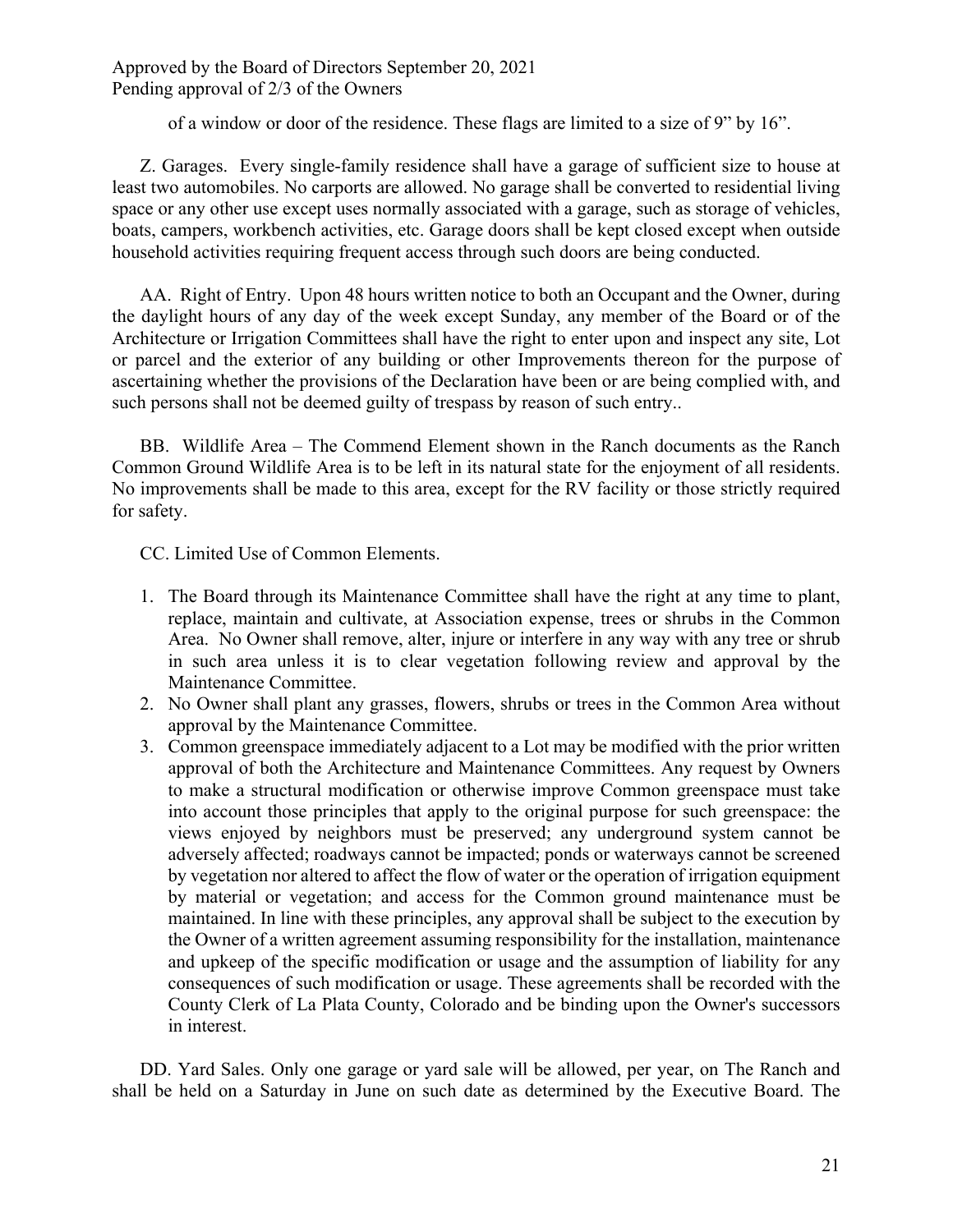Executive Board shall publish the rules governing these sales each year prior to the event. Individual estate sales can be authorized by the Executive Board in the event of a home sale or death in the family.

# **ARTICLE X LEASING**

Section 10. Leasing or renting of a residence shall be permitted in accordance with the restrictions and conditions of this Article X and the Bylaws, Articles and Rules and Regulations of the Association, including any specific rules and regulations adopted by the Executive Board. Violations (by Owners or Occupants of Lots) of this Declaration or any provision of the Governing Documents may subject Owners to fines or other remedies available under law.

A. Any residence that is leased shall be leased only in its entirety; separate rooms, floors, or other areas within a residence may not be separately leased unless the residence is owneroccupied or the partial lease is to a caretaker in the Owner's temporary absence.

B. All leases shall have a minimum initial term of at least 30 days. No Lot may be subleased and no lease may be assigned during such minimum initial term. In the event of termination of a lease after the tenant has taken occupancy and prior to the end of such minimum initial term, the Owner may not enter into a new lease with a term commencing prior to the date on which the previous lease would have expired without prior approval of the Board, which shall not be granted unless the Board determines, after consideration of the facts and circumstances, that the Owner acted in good faith, with no intent to circumvent the requirements of this subsection and could not reasonably have anticipated the early termination of the previous lease at the time the lease was signed.

C. Vacation and short-term rentals are permitted so long as in compliance with the 30 day restriction set forth above and so long as said vacation and short-term rentals comply with any applicable municipal and governmental ordinances or regulations pertaining to vacation rentals.

D. All leases shall be in writing and shall disclose that the tenants and all occupants of the leased Lot are bound by and obligated to comply with the Association Documents. Notwithstanding the foregoing, the Association Documents shall apply regardless of whether such a provision is specifically set forth in the lease. The Owner must provide the tenant copies of the Association Documents.

E. Within 10 days of a lease being signed, the Owner of the leased Lot shall notify the Association's Secretary of the lease arrangement and the Owner shall provide the name, address, phone number, vehicle description and license plate numbers, and any additional information about the lessee the Board may reasonably require.

F. If requested in writing by the Executive Board, the Owner, or the Owner's agent, may be required to provide an affidavit that a satisfactory background check was performed on the prospective occupants prior to the execution of the lease or rental agreement.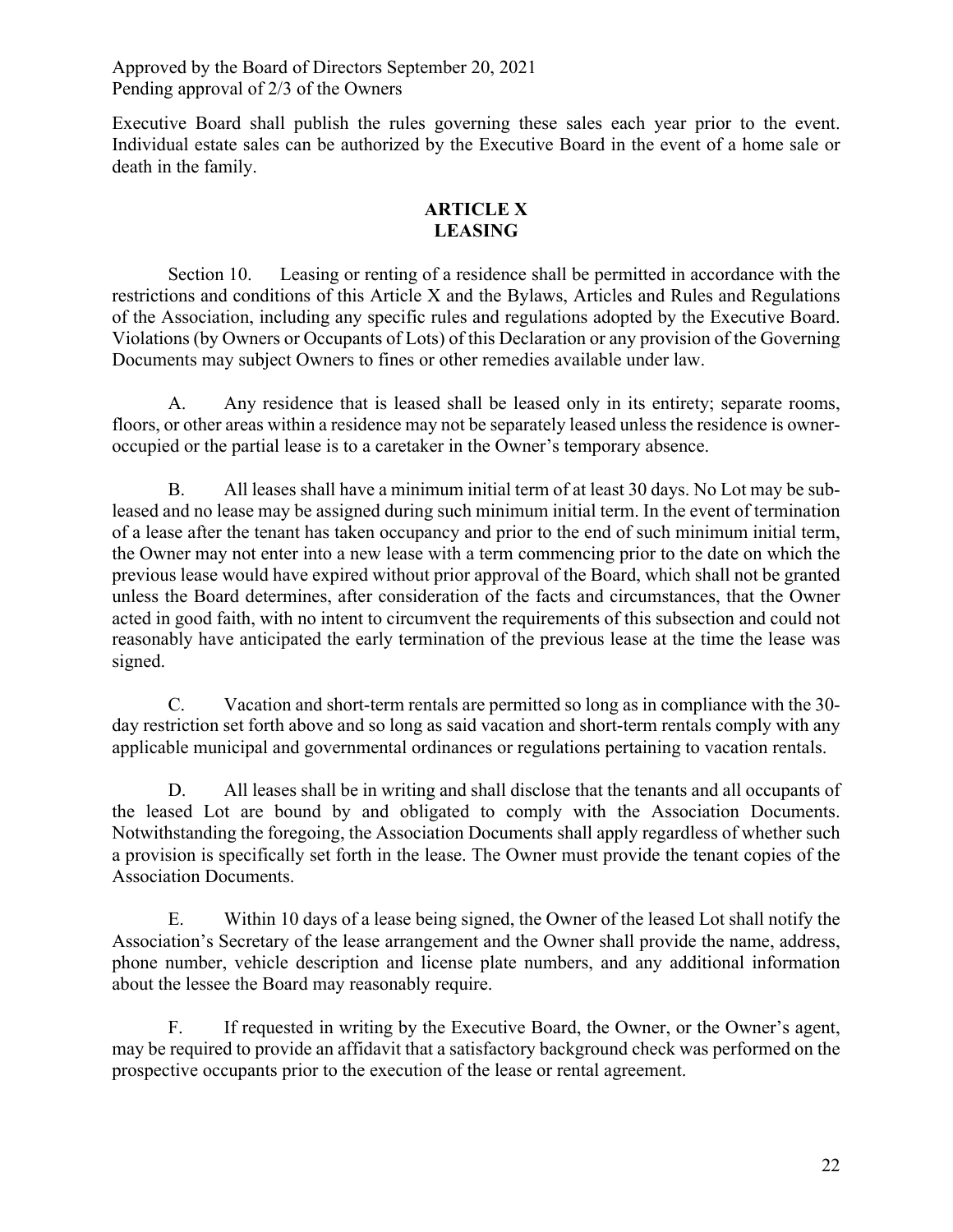#### **ARTICLE XI CONDEMNATION**

Section 11.1 Rights of Owners. Whenever all or any part of the Common Elements or anything which constitutes Association property shall be taken by any authority having power of condemnation or eminent domain or whenever all or any part of the Common Elements is conveyed in lieu of a taking under thereof of condemnation by the Executive Board acting as attorney-in-fact for all Owners under instructions from any authority having the power of condemnation or eminent domain, each Owner shall be entitled to notice of the taking or conveying. The Association shall act as attorney-in-fact for all Owners in the proceeding incident to the condemnation proceeding, unless otherwise prohibited by law.

Section 11.2 Partial Condemnation, Distribution of Award; Reconstruction. The award made for such taking shall be payable to the Association as trustee for the Owners, and the award shall be disbursed in equal shares per Lot among the Owners, first to the Mortgagees, if any, and then to the Owners, according to the Allocated Interests formula described in Section 12.2 below.

Section 11.3 Complete Condemnation. If all of the Common Interest Community is taken, condemned, sold, or otherwise disposed of in lieu of or in avoidance of condemnation, then the regime created by this Declaration shall terminate, and the portion of the condemnation award attributable to the Common Elements shall be distributed as provided in Section 11.2 above.

## **ARTICLE XII ALLOCATED INTERESTS**

Section 12.1 Allocation of Interests. Allocated interests means each Owner's share of the Common Expenses, and votes in the Association allocated to each Lot. Interests have been allocated in accordance with the formulas set out in this Article. The same formulas are to be used in reallocating interests if Lots are added to the Common Interest Community.

Section 12.2 Formula for Allocation of Interests. The formula for calculating the Allocated Interest of a single Lot is based on a fraction: the numerator of which is one (1) and the denominator of which is the total number of Lots in The Ranch. (The total number of Lots at the time of recordation of this Declaration is 107; hence, the Allocated Interest for each Lot is 1/107) Nothing contained in this Section shall prohibit certain Common Expenses from being apportioned to particular Lots under any other Article of this Declaration. In the event the total number of Lots within the Association is increased or decreased, there shall be an automatic corresponding change in the Allocation of Interests.

Section 12.3 Voting Rights. Each Owner shall be allocated one vote for every Lot.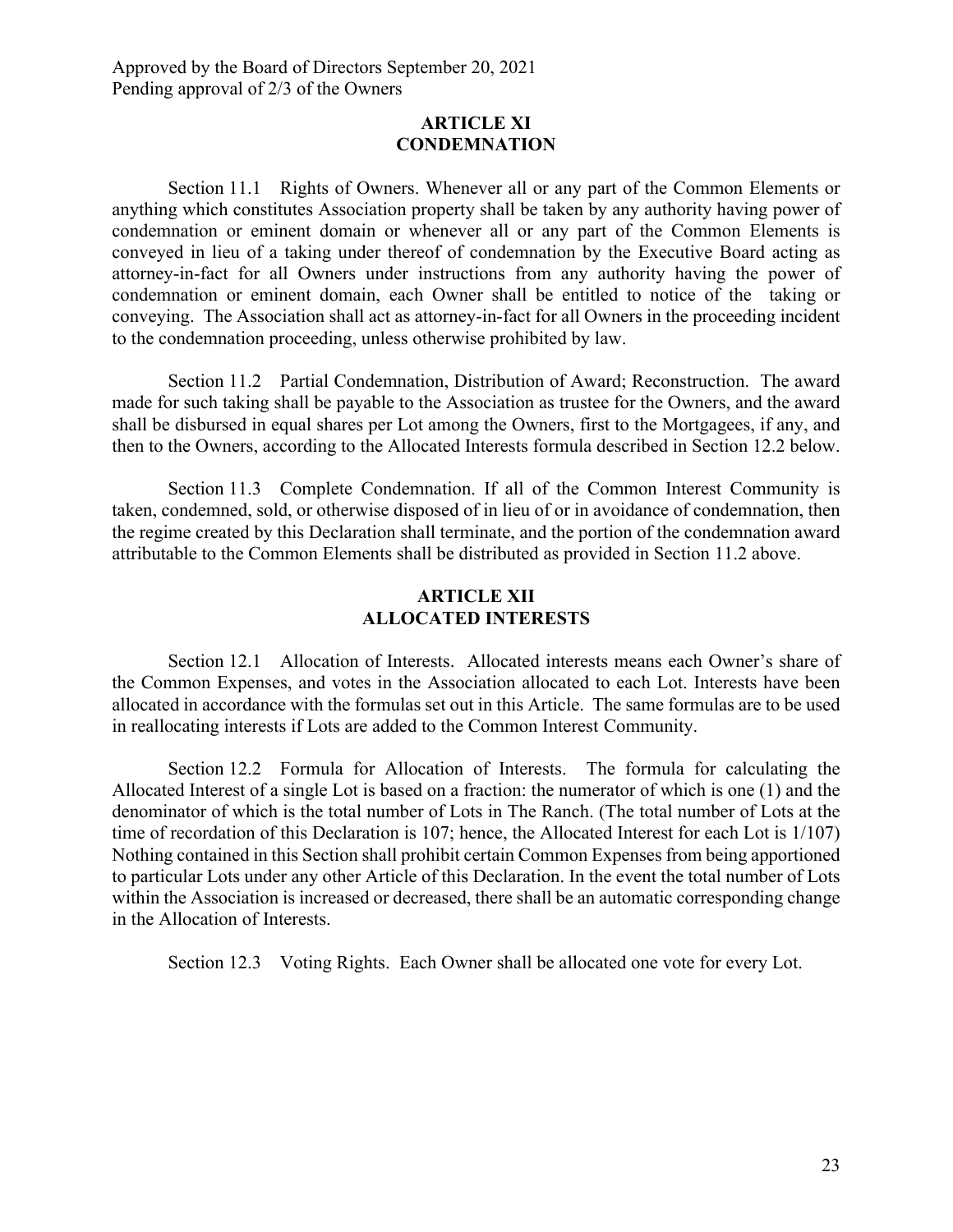#### **ARTICLE XIII DURATION OF COVENANTS AND AMENDMENT**

Section 13.1 Term. The covenants, conditions, easements, and restrictions of this Declaration shall run with and bind the Property in perpetuity, subject to the termination provisions of the Act.

Section 13.2 Amendment. This Declaration, or any provision of it, may be amended at any time by an instrument approved by Owners holding no less than 2/3rds of the votes of Owners of Lots. Any Amendment must be executed by the President of the Association, and approval of such amendment may be shown by attaching a certificate of the Secretary of the Association to the recorded instrument certifying that signatures of a sufficient number of Owners approving the amendment are on file in the office of the Association. All amendments must be recorded in the real property records of the La Plata County clerk and recorder. The procedure for amendment must follow § 217 of the Act.

Section 13.3 Termination. This Declaration shall not be revoked, nor shall the Common Interest Community be terminated, except as provided in Article XI regarding total condemnation, without the consent of 67% of the Owners evidenced by a written instrument duly recorded. Termination of the Common Interest Community may be accomplished only in accordance with § 218 of the ACT.

Section 13.4 Limitation of Challenges. An action to challenge the validity of an amendment adopted by the Association pursuant to this Article may not be brought more than one year after the amendment is recorded.

# **ARTICLE XIV EASEMENTS AND COMMON AREA**

Section 14.1 Existing Easements. The Common Interest Community shall be subject to all easements shown on the Plats, including all utility and access easements, those easements of record in the real property records of La Plata County, and those easements provided for in the Act, and as otherwise set forth in this Article.

Section 14.2 Owner's Easement Across Roads. Every Owner shall have an easement across the Roads within The Ranch, which easements shall be appurtenant to and shall pass with the title to every Lot. Roads are in the locations designated on the Plat and are for the purpose of vehicular, pedestrian and equestrian ingress and egress.

Section 14.3 Owners' Easement of Enjoyment. Every Owner shall have a right and easement of access and enjoyment in and to the Common Area, which shall be appurtenant to and shall pass with title to every Lot, subject to the terms and conditions of the Governing Documents, including any rules and regulations pertaining to the use of recreational facilities situated upon the Common Area.

Section 14.4. Conveyances And Encumbrances. The Association shall have the right to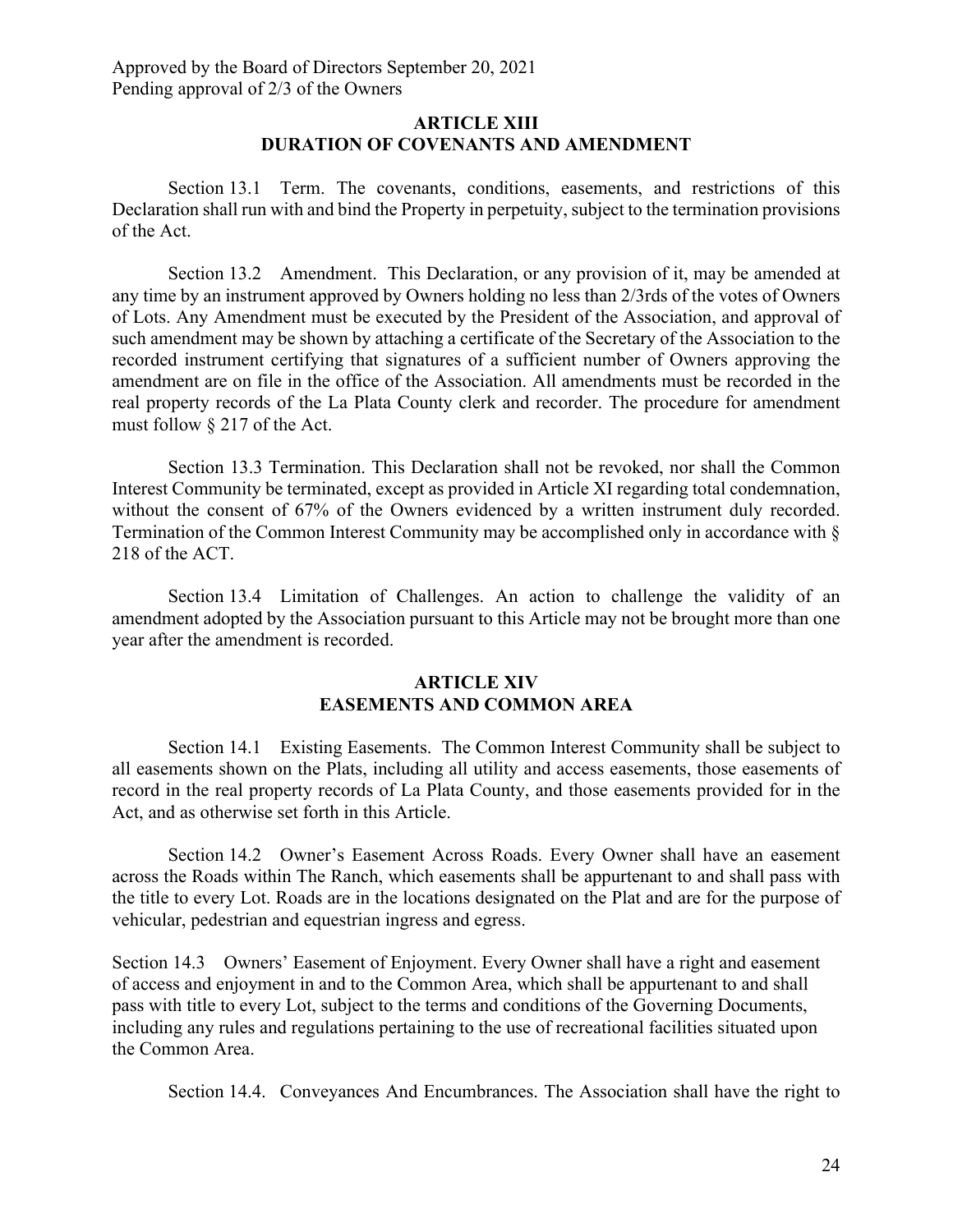dedicate, transfer, encumber or convey all or any part of the Common Area only upon vote of persons entitled to cast at least 67% of the votes in the Association. By execution of this Declaration, Owners raitfy and consent to the Executive Board's lease of the parcel of land identified as the Sewer Site on The Ranch, Phase 1, Plat recorded as Reception No. 418481 and to any future modification or termination of the lease, encumbrance or conveyance of said Sewer Site provided such action is determined to be of benefit to the Association by the Executive Board.

# **ARTICLE XV IRRIGATION WATER**

Irrigation water within The Ranch is provided by the Animas Consolidated Ditch Company. The Association holds Certificate No. 1732 for 28 shares of Class A water to be delivered between April and November of each year, weather permitting. Permitted uses of Association irrigation water include irrigation, piscatorial, maintenance of stock, storage in aesthetic ponds, domestic and recreation. The Maintenance Committee and the Executive Board determine the allocations and delivery of water to the Lots. Owners may not fence or construct Improvements across the irrigation ditch or irrigation lines. All irrigation facilities located outside or along a Lot of the Association and the maintenance of irrigation facilities constitutes a Common Expense of the Association. Notwithstanding the foregoing, Owners are responsible for maintaining and repairing individual sprinkler systems that are located within their Lot boundaries.

#### **ARTICLE XVI ADDITIONAL PROPERTY**

Section 16.1 Additional Property. The inclusion of Additional Property within the Ranch common interest community requires the approval of the Executive Board. Provided that all of the Additional Property Conditions of Exhibit B have been met, the Executive Board is authorized to execute and record a Supplemental Declaration in the real property records of La Plata County, Colorado. The Supplemental Declaration will modify Exhibit A to include the Additional Lands and will modify the Number of Lots in Section 2.5 and the Allocation of Interests so as to reflect the inclusion of the new Lots. The Supplemental Declaration, as described in this Section 16.1, will not require an Owner vote prior to its execution and recordation.

#### **ARTICLE XVII SALE OF LOT OR UNIT**

The Seller of any property must provide any Association documents required by the real estate provisions of Colorado Revised Statutes to a Buyer at least 10 days before closing. Upon Buyer's request, the Seller must provide copies of the current forms of the Governing Documents, current operating budget and latest Annual Financial Report to the Buyer. The Association, upon written request of the Seller. must produce these. The Association can charge a reasonable fee. The seller must also provide the buyer with the disclosure statement as provided in Exhibit D stating that the buyer understands his or her responsibilities as members of the association. The signed agreement must be delivered to the secretary of the association prior to closing.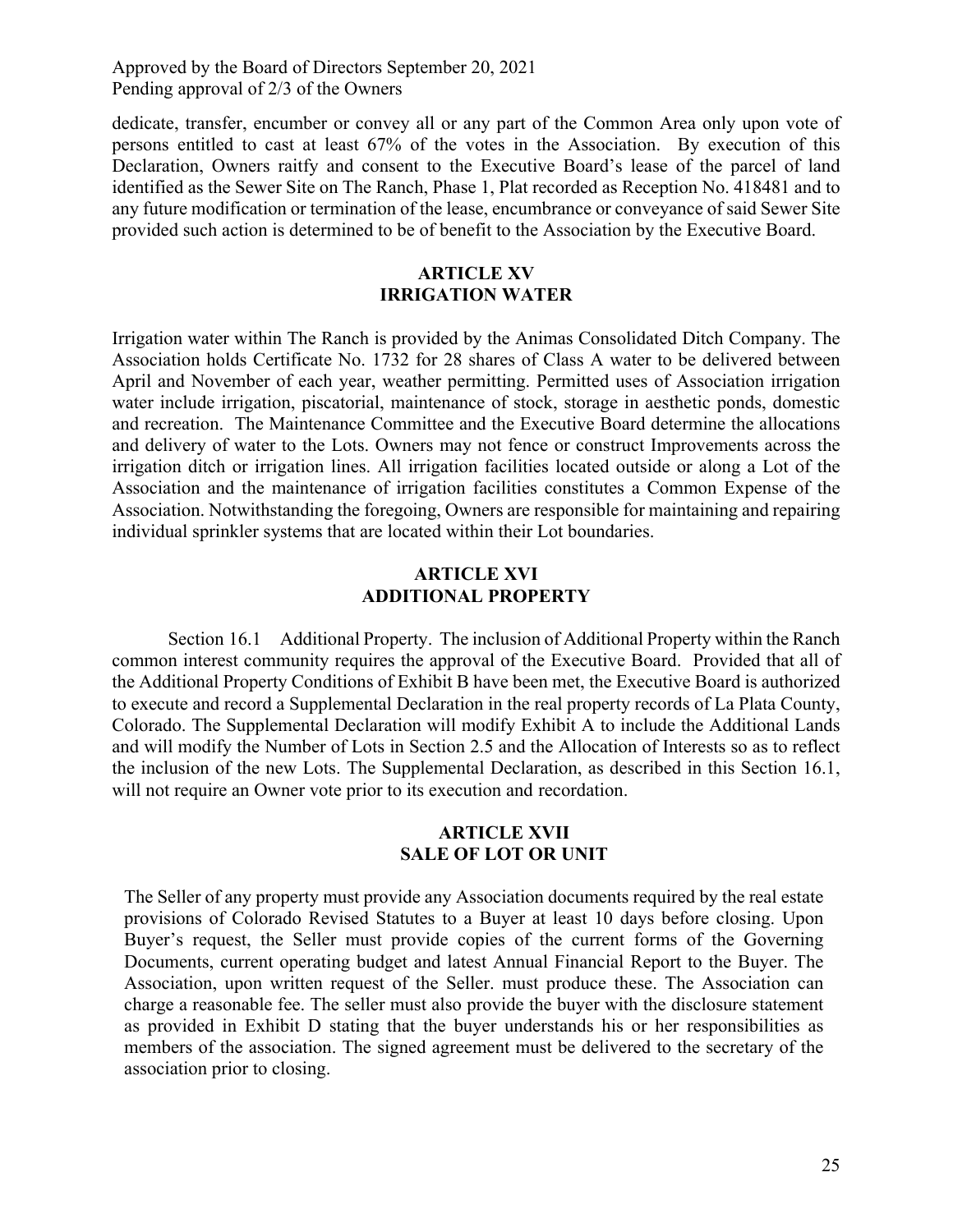#### **ARTICLE XVIII GENERAL PROVISIONS**

Section 18.1 Enforcement. Except as otherwise provided in this Declaration, the Executive Board, or any Owner shall have the right to enforce, by a proceeding at law or in equity, all restrictions, conditions, covenants, reservations, liens, and charges now or hereafter imposed by the provisions of the Declaration. Failure by the Executive Board of the Association, or by any Owner to enforce any covenant or restriction contained in this Declaration shall in no event be deemed a waiver of the right to do so thereafter. All reasonable attorney's fees and costs incurred by the Association in a suit to enforce the terms hereof shall, if the Association prevails in such action, be recoverable from the losing party.

Section 18.2 Severability. Invalidation of any one of these covenants or restrictions by judgment or court order shall in no way affect any other provisions, which shall remain in full force and effect.

Section 18.3 Conflicts. In case of conflict between this Declaration and the Articles and the Bylaws of the Association, this Declaration shall control. In case of conflict between the Articles and Bylaws, the Articles shall control. In the case of a conflict or inconsistency between the provisions of this Declaration and the design review criteria, the provisions of this Declaration shall control and the design review criteria shall be automatically amended to the extent necessary to conform the conflicting provision therein with the provisions of this Declaration. The Association Documents are intended to comply with the requirement of the Act. If there is any conflict between the Association Documents and the provisions of the Act, the provisions of the Act shall control.

Section 18.4 Captions. The captions contained in the Documents are inserted only as a matter of convenience and for reference, and in no way define, limit or describe the scope of the Documents or the intent of any provision thereof.

Section 18.5 Gender. The use of the masculine gender refers to the feminine gender, and vice versa, and the use of the singular includes the plural, and vice versa, whenever the context of the Documents so requires.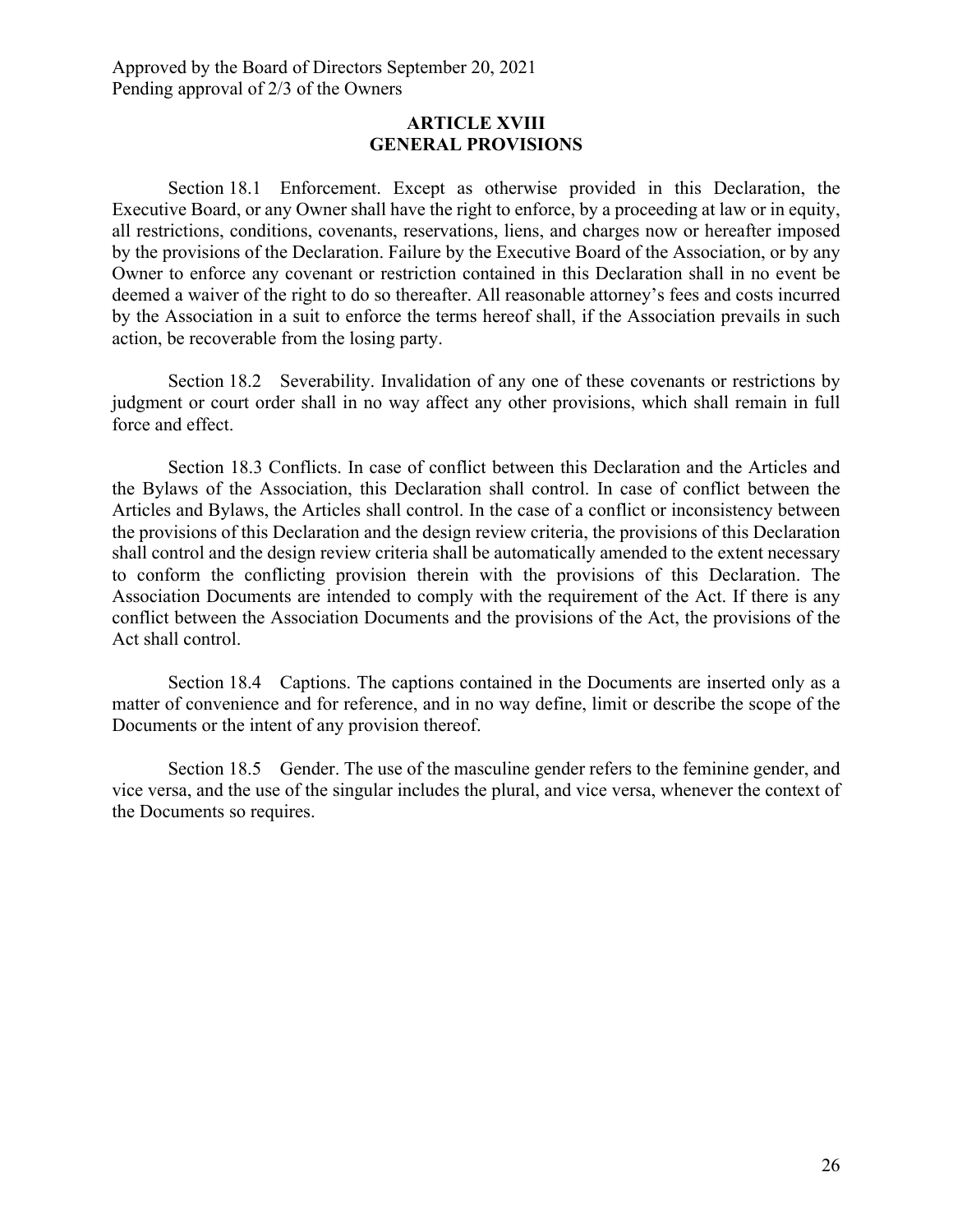(Signature Pages for Declaration)

IN WITNESS WHEREOF, this Second Amended and Restated Declaration for The Ranch has been executed and acknowledged by the undersigned on this \_\_\_ day of \_\_\_\_\_\_\_\_\_, \_\_\_\_\_.

The Ranch Property Owners Association, Inc.

By: Its: President

STATE OF COLORADO)

COUNTY OF LA PLATA)

The foregoing instrument was acknowledged before me this  $\_\_\_$  day of  $\_\_\_\_\_$ , 20, by **LETTER ISLE EXECUTE:** President of The Ranch Property Owners Association, Inc.

Witness my hand and official seal.

| My commission expires: |  |
|------------------------|--|
|------------------------|--|

Notary Public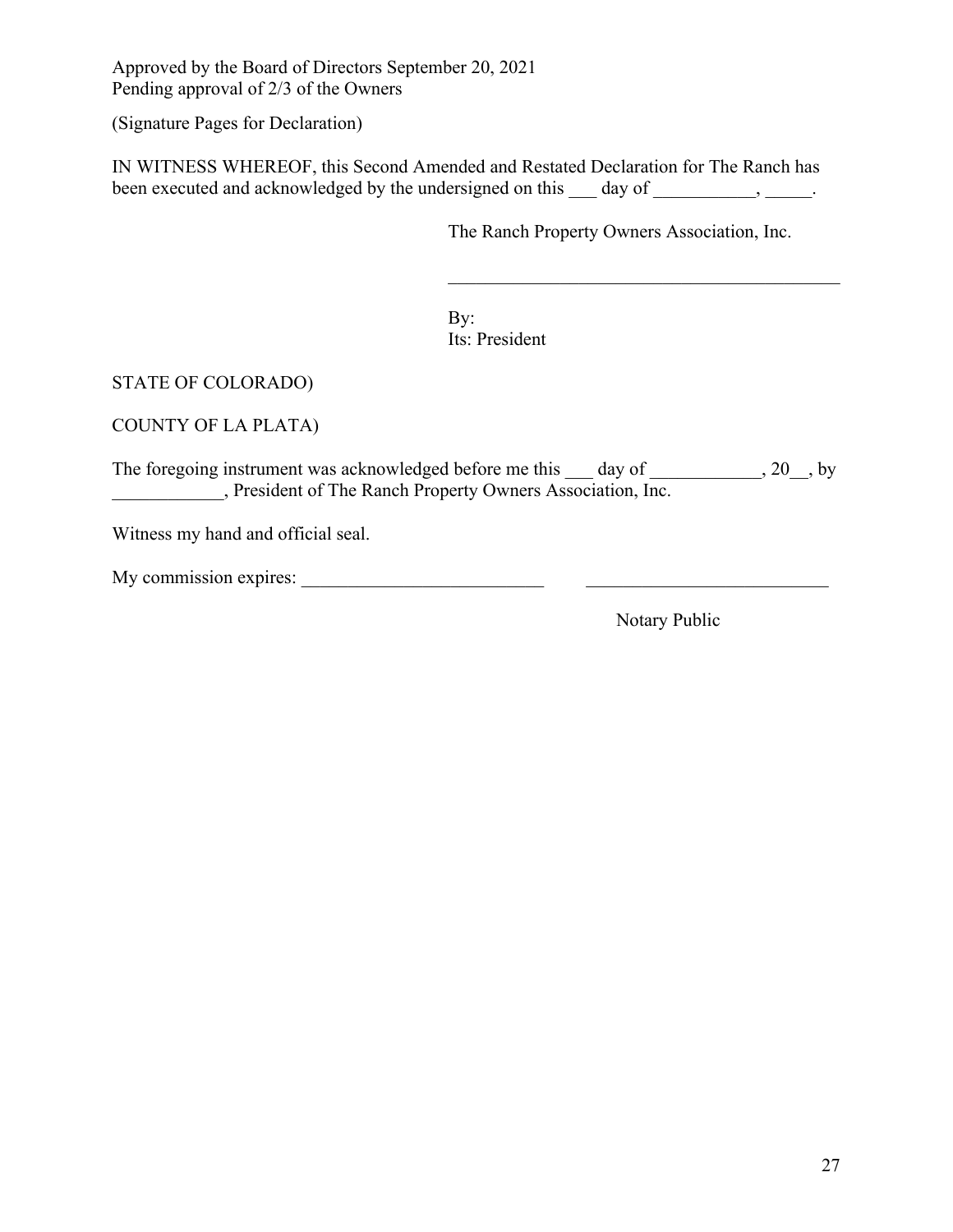The undersigned Secretary of The Ranch Property Owners Association, Inc. certifies that the Association obtained the requisite number of approvals from Owners necessary for the amendment and adoption of this Second Amended and Restated Declaration.

The Ranch Property Owners Association, Inc.

By: Its: Secretary

# STATE OF COLORADO)

COUNTY OF LA PLATA)

The foregoing instrument was acknowledged before me this  $\_\_\_$  day of  $\_\_\_\_\_$ , 20, by \_\_\_\_\_\_\_\_\_\_\_\_, President of The Ranch Property Owners Association, Inc.

Witness my hand and official seal.

My commission expires: \_\_\_\_\_\_\_\_\_\_\_\_\_\_\_\_\_\_\_\_\_\_\_\_\_\_ \_\_\_\_\_\_\_\_\_\_\_\_\_\_\_\_\_\_\_\_\_\_\_\_\_\_

Notary Public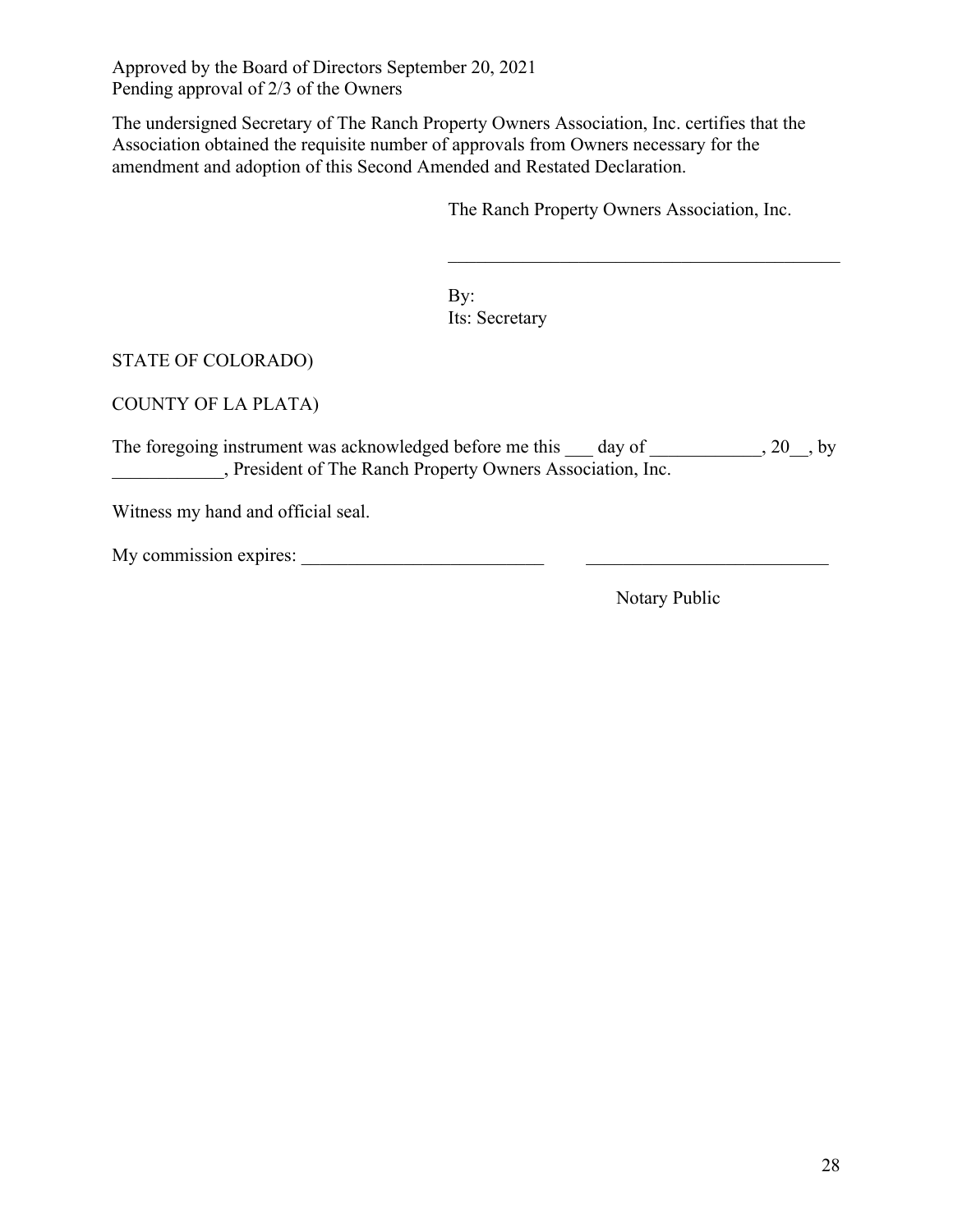# **EXHIBIT A. LEGAL DESCRIPTION OF PROPERTY**

- 1. The Ranch, Phase 1, Final Plat, Reception No. 418481, March 31, 1978.
- 2. Phase 2-B, Amended Plat 4, Project No. 86-194, Reception No. 550796, July 22, 1987.
- 3. Phase II-C1-1, Project No. 87-47, Reception No. 565837, July 28, 1988.
- 4. Phase II-C-2, Project 89-39, Reception No. 579125, June 13, 1989
- 5. Re-subdivision of Phase II-C1-2, Project 89-82, Reception No. 585807, November 13, 1989.
- 6. The Ranch P.U.D Amended Subdivision Plat/Boundary Adjustment, Project No. 92-11, Reception No. 624677, March 25, 1992 including that property re-designated from "Proposed Phase II" to "Common Area" more particularly described as:
	- Beginning at the Southwest corner of Phase II-D2A, Final Plat, Project No. 97-46, Reception No. 727411, June 5, 1997;
	- Thence South  $72^{\circ}47'29''$  East, 637.11 ft;
	- Thence South  $70^{\circ}21'35''$  West,  $761.88$  ft;
	- Thence North  $89^{\circ}26'00''$  West, 293.66 ft.;
	- Thence North  $01^{\circ}00'00''$  West, 236.06 ft.;
	- Thence North  $89^{\circ}00'00''$  East, 146.82 ft.;
	- Thence along the arc of a tangent curve to the left with a delta angle of 74°00'00" and a radius of 274.04 ft. for a distance of 353.93 ft., the long chord bears North 52°00'00" East, 329.84 ft. to the point of Beginning.
- 7. Amended Phase II-D1, Amended Plat, Project No. 94-32, Reception No. 680648, December 29, 1994
- 8. Phase II-D2A, Final Plat, Project No. 97-46, Reception No. 727411, June 5, 1997.
- 9. Phase II-D2B, Preliminary Plat, Project No.2000-97, County of La Plata, State of Colorado, according to the recorded plat thereof filed for record Sept 8, 2000 under Reception No. 792483.
- 10. TRACT I: All that part of the SW 1/4NW1/4 of Section 2, Township 36 North, Range 9 West, N.M.P.M., County of La Plata, State of Colorado, lying and being Southerly of U.S. Highway 550, Westerly of the Ranch, Phase I, according to the recorded plat thereof filed for record March 31, 1978 under Reception No. 418481, and Northerly of the Ranch, Phase 2-B, Amended Plat 1, according to the recorded plat thereof filed for record on March 28, 1984 under Reception No. 497225.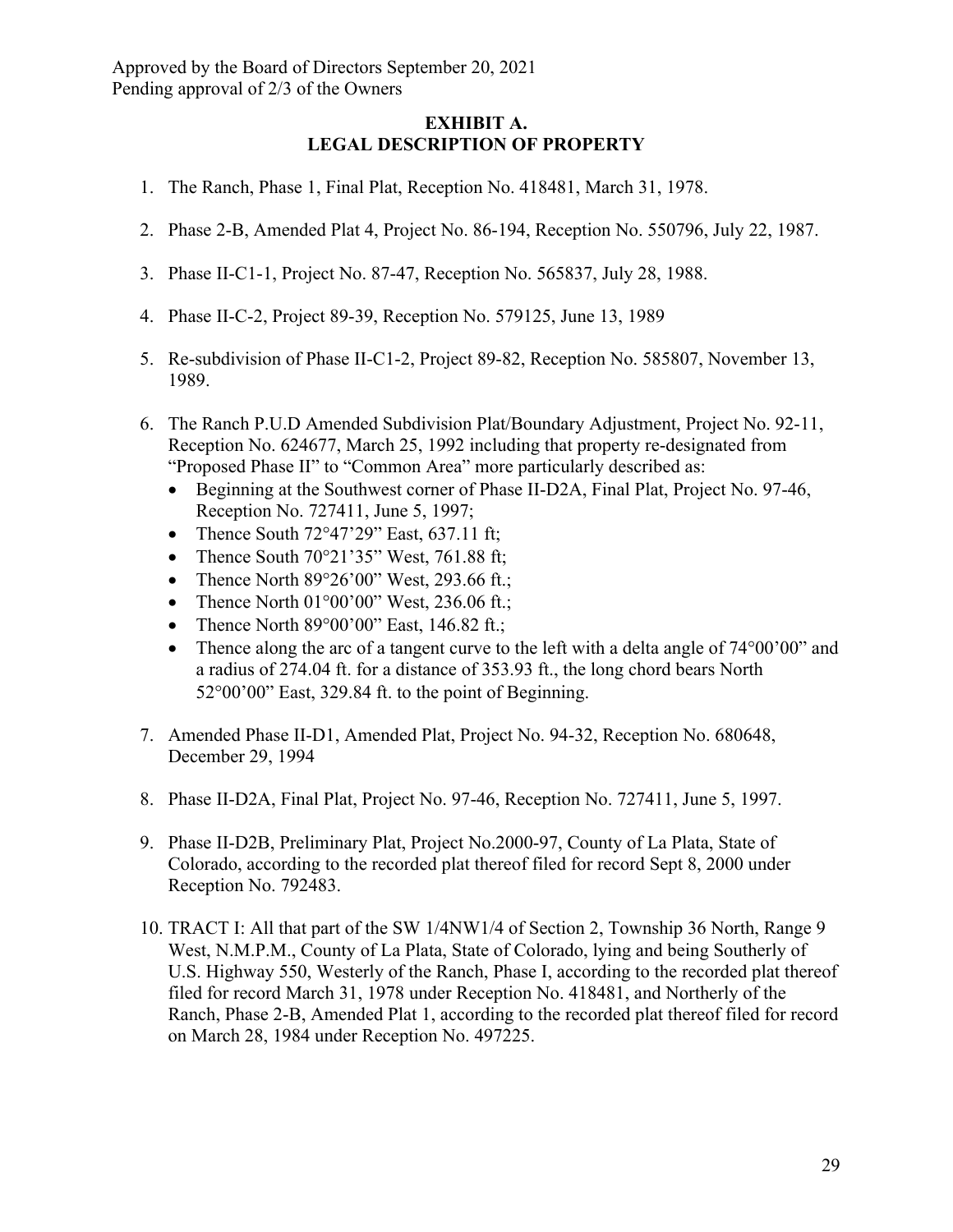11. TRACT II: A tract of land being more particularly described as follows:

- BEGINNING at a point whence the NE corner of said Section 3 bears North 00°36'12" West, 1650.40 feet;
- Thence South 00°36'12" East, 507.30 feet along the east line of said Section 3;
- Thence North 67°54'00" West, 453.06 feet;
- Thence North 20°46'00" East, 34.97 feet to the southerly right-of-way of U.S. Highway 550;
- Thence North 52°03'00" East, 431.63 feet along the southerly right-of-way of U.S. Highway 550;
- Thence North 57°54'00" East, 72.80 feet along the southerly right-of-way of U.S. Highway 550 to the point of beginning.
- 12. Excluding from the above the Additional Property.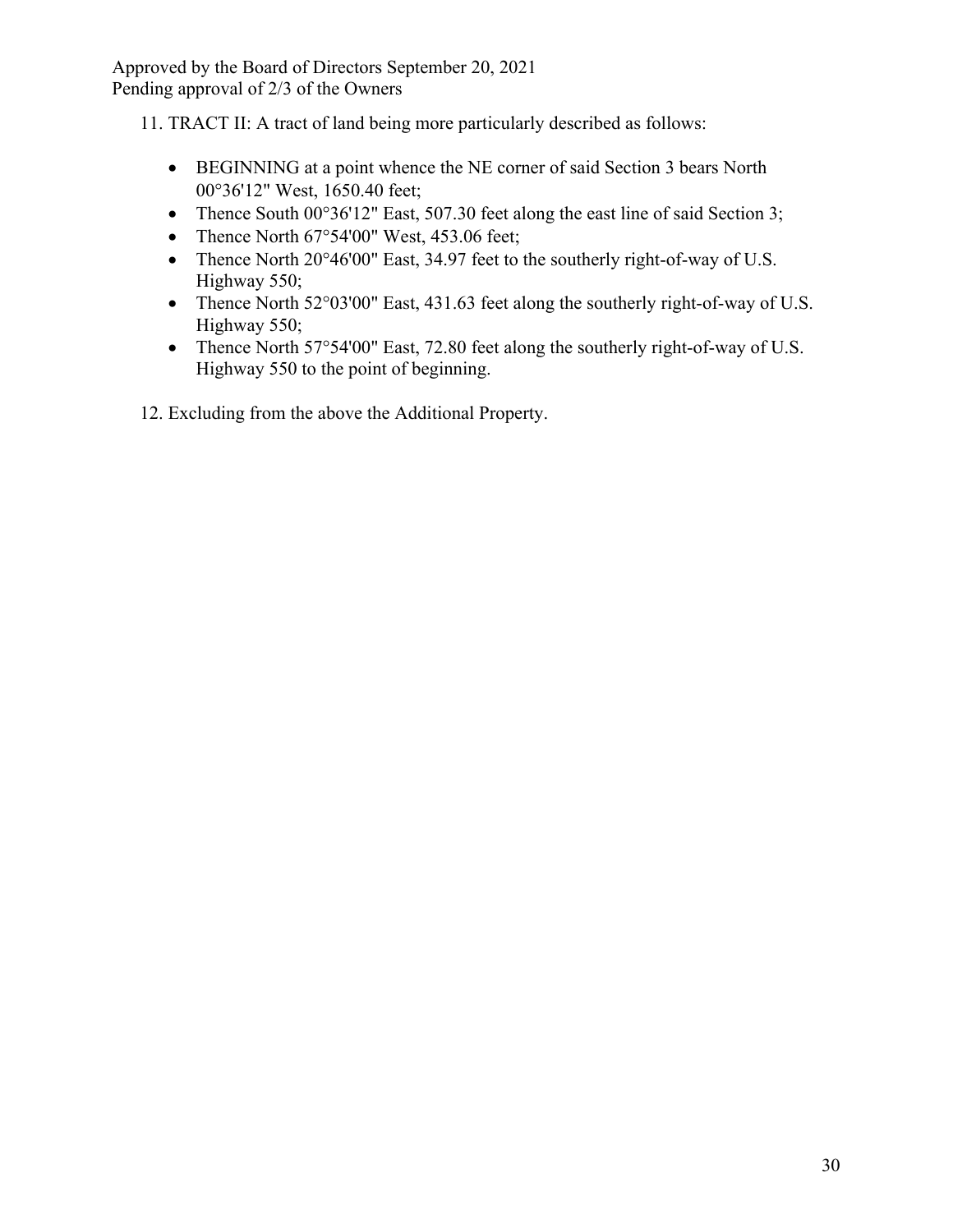# **EXHIBIT B.**

# **RIGHTS AND DUTIES ASSOCIATED WITH THE ADDITIONAL PROPERTY**

Additional property may be added to the Property and made a part of The Ranch subject to the Declaration provided that all of the following eight (8) criteria are satisfied:

- 1. In addition to any notices required by the Colorado subdivision laws and La Plata County subdivision regulations, the Additional Property Owner shall provide notice to the Executive Board of the Additional Property Owner's intention to add property under this Section.
- 2. No added Lot in the Additional Property shall be less than 12,000 square feet in land area.
- 3. The Additional Property Owner shall certify to the Executive Board that the property to be added shall be developed in accordance with the Declaration and Architectural Rules and that development of the additional property shall be comparable to and consistent with the previously completed areas of The Ranch.
- 4. The Additional Property Owner shall set forth a preliminary plan for the landscaping of the Common Areas of the additional property, together with a proposed schedule for completion of installation. The Additional Property Owner shall certify to the Executive Board that the landscaping for the additional property shall be comparable in appearance and complementary to the landscaping of the previously completed areas of The Ranch.
- 5. The Additional Property Owner shall provide a proposed schedule for completion of installation of the irrigation system for the Additional Property and shall provide a schematic drawing of the proposed location of all irrigation equipment, motors, pumps and lines to the Executive Board for its review and approval.
- 6. The Additional Property Owner shall certify to the Executive Board that the roads constructed for the Additional Property shall be constructed in accordance with the road standards established by La Plata County. Further, the Additional Property Owner shall certify to the Executive Board that conformance of the roads to County standards shall be assured through testing of sub-grade and surface by a qualified engineering firm.
- 7. A subdivision map, approved by all appropriate parties including the Executive Board of the Ranch Property Owners Association, shall have been recorded with the County Clerk/Recorder, La Plata County, Colorado with respect to the real property to be added.
- 8. The Additional Property Owner shall transfer by special warranty deed to the Association all Common Areas and improvements thereon, and such mineral rights as Additional Property Owner may hold or obtain, as they exist and as they are shown on the final subdivision map for such additional property, excluding water lines which shall be conveyed to Animas Water Company. The Additional Property Owner shall provide title insurance, at Additional Property Owner's cost, for the Common Areas conveyed hereunder.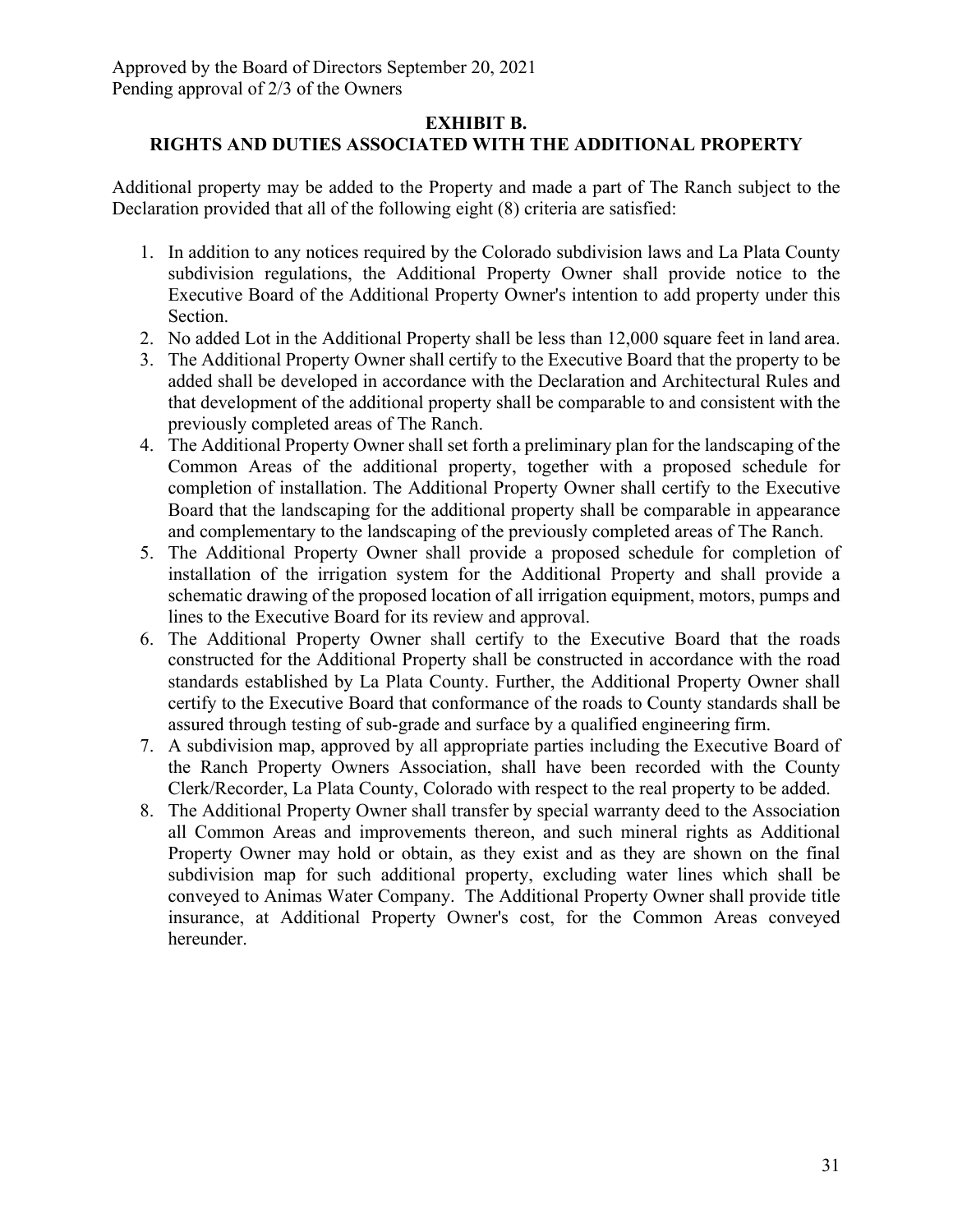# **EXHIBIT C. ABOVE-GROUND FENCES**

Lots listed below by number are those Lots on which above ground fences shall be permitted:

Lot $#1$ Lot# $2$ Lot# $3$ Lot# $4$ Lot# $5$ Lot# $6$ Lot# $7$ Lot $# 8$ Lot# $9$ Lot# 10 Lot# 76 Lot# 77 Lot# 78 Lot# 83 Lot# 84 Lot# 85 Lot# 86 Lot# 87 Lot# 108 Lot# 109 Lot# 142 Lot# 143 Lot# 144 Lot# 145 Lot# 146 Lot# 148